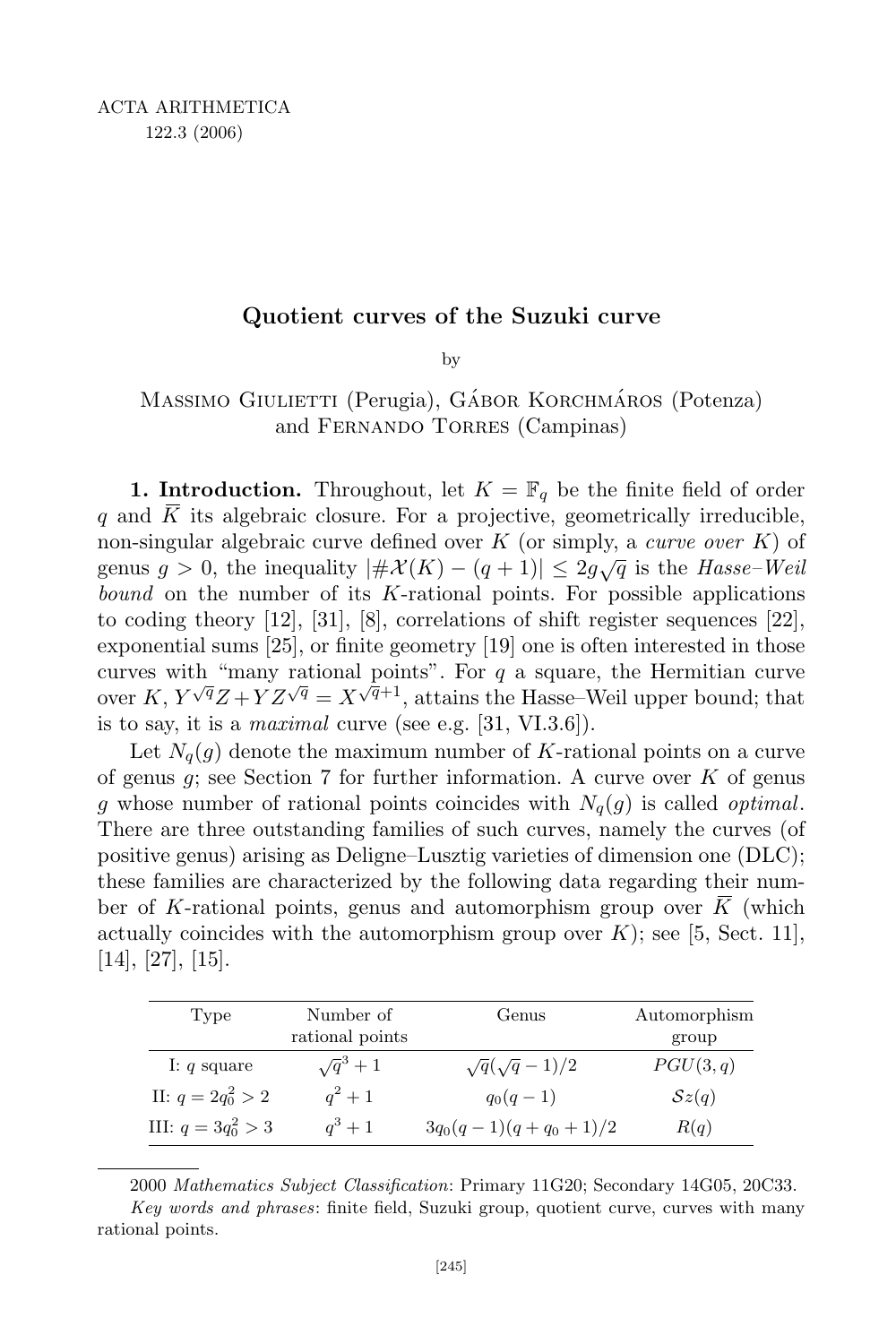In addition, the enumerator  $L(t)$  of their Zeta function is known (loc. cit.). In the table above  $PGU(3, q)$ ,  $Sz(q)$  and  $R(q)$  stand for the projective unitary group of degree three, the Suzuki group, and the Ree group over K respectively. The genus, the number of rational points, and the automorphism group of a Hermitian curve coincide with those of a DLC of type I. It turns out that the number of rational points and the genus are the essential data to characterize both Hermitian curves and DLC of type II; see [28], [6, Sect. 3]. (A similar statement for the DLC of type III seems to be unknown.) Motivated by the optimality of a DLC  $\mathcal X$  and Serre's remark (cf. [21, Prop. 6], [1, Prop. 5]), see Section 3 here, one expects to obtain curves with many rational points from curves  $\mathcal{X}$  that are K-covered by  $\mathcal X$ . Having in mind applications it is also important to have such curves in a form as explicit as possible. If  $\mathcal X$  is the Hermitian curve over K, then  $L(t) = (\sqrt{q}t + 1)^{2g}$  with  $g = \sqrt{q}(\sqrt{q} - 1)/2$ ; see e.g. [31, V.1.15]. Thus by the aforementioned Serre's remark, the number of K-rational points of  $\mathcal{X}$  also attains the Hasse–Weil upper bound. In particular, by means of quotient curves of  $\mathcal{X}$ , the genus and plane models of a huge number of maximal curves were found; see e.g. [7], [3] and [4].

The aim of this paper is to investigate quotient curves of the DLC of type II; such a curve will be called the *Suzuki curve* (over  $K$ ) and will be denoted by  $S$ . The case of curves of type III was investigated by  $Cakçak$ and Ozbudak  $[2]$ .

From now on,  $q_0 := 2^s$  with  $s \geq 1$ , and  $q := 2q_0^2$ . The enumerator of the Zeta function of S is the polynomial  $L(t) = (qt^2 + 2q_0t + 1)^g$  with  $g = q_0(q-1)$ ; see e.g. [14, Prop. 4.3]. Thus the number of K-rational points of a curve  $\widetilde{S}$  of genus  $\widetilde{g}$  which is K-covered by S is given by (cf. Section 3)

$$
#S(K) = q + 2q_0\widetilde{g} + 1.
$$

This value is in the interval from which the entries of the tables of curves with many rational points are taken for  $\tilde{g} \leq 50$ ,  $q \leq 128$  in van der Geer and van der Vlugt tables [9]. In Sections 4 and 5 we obtain an exhaustive list of tame quotient curves of  $S$ , namely quotients arising from subgroups of  $Aut(\mathcal{S})$  of odd order: indeed, we compute the genus as well as exhibit a plane model for such curves. In Section 6 we consider non-tame quotient curves of  $S$ , namely quotient arising from subgroups of Aut $(S)$  of even order; here we cannot produce a complete list as in the odd case because the Suzuki group contains a huge number of pairwise non-isomorphic subgroups of even order. Our contribution consists in proving the existence of non-tame quotient curves of  $\mathcal{S}$ ; for some of these curves we also provide a plane equation. A concrete application of our results provides new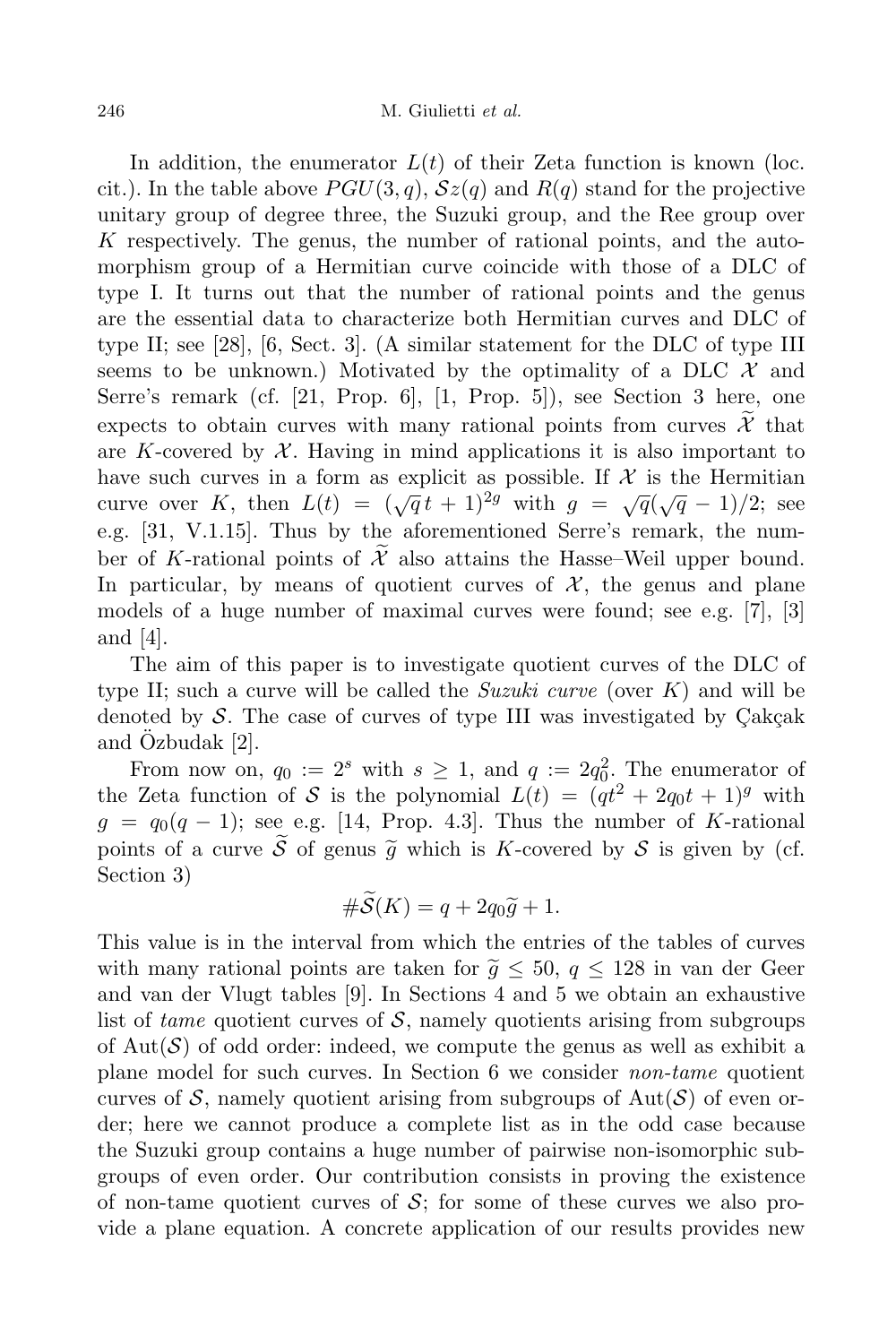entries in the tables [9]: let  $q = 32$  and  $r = 5$ ; from Theorems  $5.1(2)$ and 6.10(2) we have  $N_{32}(24) \geq 225$  and  $N_{32}(10) \geq 113$  respectively; cf. Section 7.

The approach employed in this paper is similar to that in [3] and [4]: a concrete realization of S in  $\mathbb{P}^4$  is stated via a very ample complete linear series obtained from the enumerator of its Zeta function (cf. Section 3); this embedding is such that  $\mathcal{S}z(q)$  acts linearly on S (cf. Section 2 and Theorem 3.2).

2. Preliminary results on the Suzuki group. In the introduction we have mentioned that the automorphism group  $Aut(S)$  of the Suzuki curve S is isomorphic to the Suzuki group  $\mathcal{S}z(q)$ . We summarize those results on the structure of  $\mathcal{S}z(q)$  which play a role in the present work. For more details, the reader is referred to [20, Chap. XI.3], [33], [13, Chap. 17] and [23].

In Section 3 we will show that the curve S can be embedded in  $\mathbb{P}^4$ (Theorem 3.1); this raises the problem of exhibiting  $\mathcal{S}z(q)$  as a subgroup of automorphisms of  $\mathbb{P}^4$ . We start from a well known concrete realization of  $Sz(q)$ , namely as a subgroup of the automorphism group  $Aut(\mathbb{P}^3)$  of  $\mathbb{P}^3$ (loc. cit.). Let  $\widetilde{T} := \{T_{a,c} : a, c \in K\}$  and  $\widetilde{N} := \{N_d : d \in K^*\}$ , where  $T_{a,c}$ and  $N_d$  are the elements of  $\text{Aut}(\mathbb{P}^3)$  defined respectively by the matrices

$$
\begin{pmatrix} 1 & 0 & 0 & 0 \ a & 1 & 0 & 0 \ c & a^{2q_0} & 1 & 0 \ a^{2q_0+2}+ac+c^{2q_0} & a^{2q_0+1}+c & a & 1 \end{pmatrix}, \begin{pmatrix} d^{-q_0-1} & 0 & 0 & 0 \ 0 & d^{-q_0} & 0 & 0 \ 0 & 0 & d^{q_0} & 0 \ 0 & 0 & 0 & 0 & d^{q_0+1} \end{pmatrix}.
$$

In addition, let  $W \in \text{Aut}(\mathbb{P}^3)$  be defined by the matrix

$$
\left(\begin{array}{cccc} 0 & 0 & 0 & 1 \\ 0 & 0 & 1 & 0 \\ 0 & 1 & 0 & 0 \\ 1 & 0 & 0 & 0 \end{array}\right)
$$

.

Then the Suzuki group  $\mathcal{S}z(q)$  can be assumed to be the subgroup of  $\text{Aut}(\mathbb{P}^3)$ generated by  $\widetilde{T}, \widetilde{N}$  and W. Next consider the homomorphism of groups

$$
\mathbf{L}: \mathcal{S}z(q) \to \operatorname{Aut}(\mathbb{P}^4)
$$

defined on the generators of  $\mathcal{S}z(q)$  by  $T_{a,c} \mapsto \mathbf{T}_{a,c}, N_d \mapsto \mathbf{N}_d, W \mapsto \mathbf{W}$ , where the images are defined respectively by the matrices: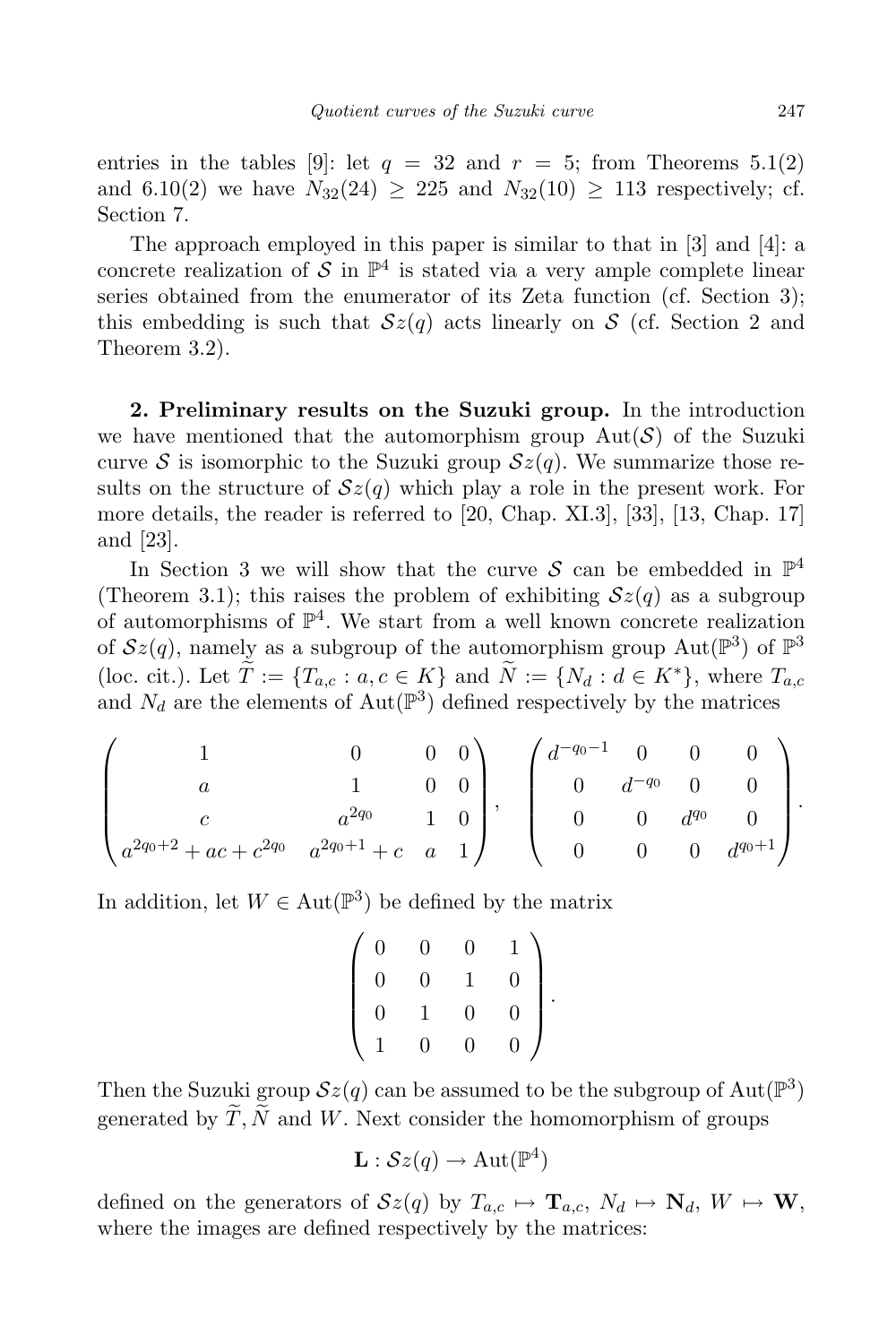248 M. Giulietti et al.

$$
\left(\begin{array}{cccccc} & 1 & 0 & 0 & 0 & 0 \\ & a & 1 & 0 & 0 & 0 \\ & a^{q_0+1} + c^{q_0} & a^{q_0} & 1 & 0 & 0 \\ & c & a^{2q_0} & 0 & 1 & 0 \\ & a^{2q_0+2} + ac + c^{2q_0} & a^{2q_0+1} + c & 0 & a & 1 \end{array}\right),\newline
$$

$$
\left(\begin{array}{cccccc} d^{-q_0-1} & 0 & 0 & 0 & 0 \\ 0 & d^{-q_0} & 0 & 0 & 0 \\ 0 & 0 & 1 & 0 & 0 \\ 0 & 0 & 0 & d^{q_0} & 0 \\ 0 & 0 & 0 & 0 & d^{q_0+1} \end{array}\right),\quad \left(\begin{array}{cccccc} 0 & 0 & 0 & 0 & 1 \\ 0 & 0 & 0 & 1 & 0 \\ 0 & 0 & 1 & 0 & 0 \\ 0 & 1 & 0 & 0 & 0 \\ 1 & 0 & 0 & 0 & 0 \end{array}\right).
$$

Let  $\widetilde{\mathbf{T}} := \mathbf{L}(\widetilde{T}), \widetilde{\mathbf{N}} := \mathbf{L}(\widetilde{N})$  and  $\mathbf{W} := \mathbf{L}(W)$ . Then, as  $\mathcal{S}z(q)$  is simple (loc. cit.), we can assume that  $\mathcal{S}z(q)$  is the subgroup of  $\text{Aut}(\mathbb{P}^4)$  generated by  $\widetilde{\mathbf{T}},$  $\tilde{N}$  and W. Some other basic properties of the Suzuki group that we shall need are the following (loc. cit.):

- (2.1) A cyclic subgroup of  $\mathcal{S}z(q)$  of order  $r > 1$ , r a divisor of  $q 1$ , is conjugate in  $\mathcal{S}z(q)$  to the subgroup  $\{N_d \in \widetilde{N} : d \in K, d^r = 1\}.$
- (2.2) Up to conjugacy there exist two cyclic subgroups of  $\mathcal{S}z(q)$ ,  $\mathcal{S}_1$  and  $S_{-1}$ , of order  $q+2q_0+1$  and  $q-2q_0+1$  respectively. Such subgroups are called the *Singer subgroups* of  $Sz(q)$ . Also, their action on the K-rational points of  $\pi(\mathcal{S})$ , where  $\pi$  is the morphism defined in (3.6), is semiregular.
- $(2.3)$  The subgroup **T** has exponent 4; that is, the maximum order of its elements is 4. Its center is an elementary abelian group of order  $q$ , say  $\widetilde{\mathbf{T}}_2$ , whose elements are those of order 2 of  $\widetilde{\mathbf{T}}$ . Furthermore, the normalizer of  $\tilde{\mathbf{T}}$  in  $\mathcal{S}z(q)$  acts transitively on  $\tilde{\mathbf{T}}_2$ .
- (2.4) The cyclic subgroups of  $\mathcal{S}z(q)$  of order 4 are pairwise conjugate in  $\mathcal{S}z(q)$ .
- (2.5) A subgroup of  $\mathcal{S}z(q)$  of order  $2^v r, r, v > 1, r$  a divisor of  $q-1$ , is conjugate in  $\mathcal{S}z(q)$  to a subgroup of TN. The order of a non-trivial element in  $\widetilde{\mathbf{T}}\widetilde{\mathbf{N}}$  is either a 2-power or a divisor of  $q-1$  according as it belongs to  $\tilde{\mathbf{T}}$  or not.
- (2.6) A subgroup of  $\mathcal{S}z(q)$  of order  $2r, r > 1$  a divisor of  $q-1$ , is conjugate in  $\mathcal{S}z(q)$  to a subgroup of  $N_{\mathcal{S}z(q)}(\mathbf{N})$ , the normalizer of **N** in  $\mathcal{S}z(q)$ . The subgroup  $N_{\mathcal{S}z(q)}(\mathbf{N})$  is dihedral with  $2(q-1)$  elements.
- (2.7) A subgroup of  $\mathcal{S}z(q)$  of order  $2r, r > 1$  a divisor of  $q \pm 2q_0 + 1$ , is conjugate in  $\mathcal{S}z(q)$  to a subgroup of the (unique) dihedral group of  $\mathcal{S}z(q)$  which comprises  $\mathcal{S}_{+1}$ .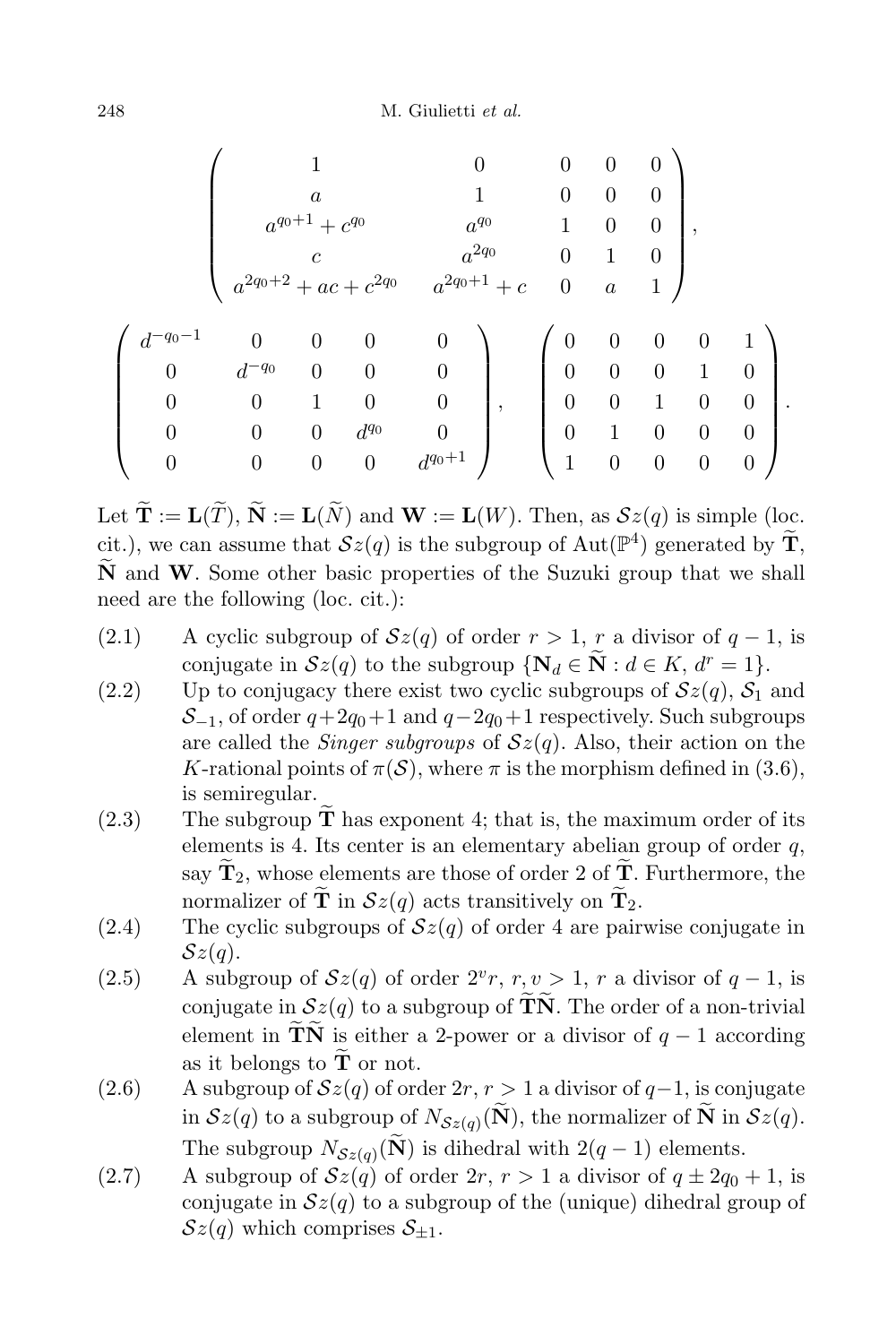- (2.8) A subgroup of  $\mathcal{S}z(q)$  of order  $4r, r > 1$  a divisor of  $q \pm 2q_0 + 1$ , is conjugate in  $\mathcal{S}z(q)$  to a subgroup of  $N_{\mathcal{S}z(q)}(\mathcal{S}_{\pm 1})$ , the normalizer of  $\mathcal{S}_{\pm 1}$  in  $\mathcal{S}z(q)$ . The subgroup  $N_{\mathcal{S}z(q)}(\mathcal{S}_{\pm 1})$  has  $4(q\pm 2q_0+1)$  elements.
- (2.9) Set  $\tilde{q} := 2^{2\tilde{s}+1}$ . A necessary and sufficient condition for  $\mathcal{S}z(q)$  to contain a subgroup isomorphic to  $\mathcal{S}z(\tilde{q})$  is that  $\tilde{s}$  be a divisor of s such that  $2\tilde{s}+1$  divides  $2s+1$ . For every such divisor,  $\mathcal{S}z(q)$  has exactly one conjugacy class of subgroups isomorphic to  $\mathcal{S}z(\tilde{q})$ .
- $(2.10)$  Any non-trivial subgroup of  $\mathcal{S}z(q)$  is conjugate in  $\mathcal{S}z(q)$  to one of the above subgroups.

3. Preliminary results on the Suzuki curve. Let  $S$  be the Suzuki curve over  $K$   $(q = 2q_0^2 > 2)$  and  $\pi : S \to \tilde{S}$  a K-covering of curves over K. Let  $L(t)$  and  $L_{\tilde{S}}(t)$  be the enumerators of the Z-function (over K) of S and  $\widetilde{\mathcal{S}}$  respectively. An observation due to Serre states that  $L_{\widetilde{\mathcal{S}}}(t)$  divides  $L(t)$ (see [21, Prop. 6], [1, Prop. 5]). As  $L(t) = (qt^2 + 2q_0t + 1)^{\tilde{g}}$ , where g is the genus of S (see [14, Prop. 4.3], [27]), we have  $L_{\tilde{S}}(t) = (qt^2 + 2q_0t + 1)\tilde{g}$ ,  $\widetilde{g}$  being the genus of  $\widetilde{S}$ . In particular, the number of  $\mathbb{F}_{q^r}$ -rational points of  $\widetilde{S}$ ,  $r \in \mathbb{N}$ , can be computed as follows (see e.g. [31, V.1.15]):

(3.1) 
$$
\#\widetilde{\mathcal{S}}(\mathbb{F}_{q^r}) = q^r + 1 - [(1+i)^r + (1-i)^r](-q_0)^r \widetilde{g},
$$

where  $i = \sqrt{-1}$ . Notice that  $\widetilde{S}$  is maximal over  $\mathbb{F}_{q^4}$ . Next we describe a plane model of  $\mathcal S$  which will be the starting point towards the proof of our results. Hansen and Stichtenoth [16] noticed that the number of K-rational points and the genus of the non-singular model over  $K$  of the plane curve

(3.2) 
$$
y^q + y = x^{q_0}(x^q + x) \quad (q = 2q_0^2 > 2)
$$

are  $q^2+1$  and  $q_0(q-1)$  respectively. Therefore by [6, Sect. 3], we may assume that S is the non-singular model of  $(3.2)$ . We recall that Henn [18] exhibited this curve as an example of a curve whose number of automorphisms exceeds the Hurwitz upper bound  $84(g-1)$  valid in zero characteristic.

Now we introduce a geometric invariant (over  $K$ ) on the curve  $S$ . Among other properties, this invariant will allow us to consider  $S$  as an embedded curve in  $\mathbb{P}^4$  in such a way that  $\mathcal{S}z(q)$  will act linearly on  $\mathcal{S}$ ; see Theorem 3.2. Let  $h(t) := t^{2g} L(t^{-1})$  with  $L(t)$  as above. This polynomial is the characteristic polynomial of the Frobenius morphism  $\Phi$  over K on the Jacobian  $J$  of S; this morphism is induced by the Frobenius morphism  $\Phi$  over K on S. It turns out that  $\Phi$  is semisimple (see e.g. [26, p. 251]) and thus  $qI + 2q_0\tilde{\Phi} + \tilde{\Phi}^2 = 0$  on J. We can state this property by using divisors on S; to do that we use the fact that  $f \circ \Phi = \widetilde{\Phi} \circ f$ , where  $f : \mathcal{S} \to \mathcal{J}$ ,  $P \mapsto [P - P_0]$ , is the natural morphism that maps  $P_0 \in \mathcal{S}(K)$  to  $0 \in \mathcal{J}$ . Therefore, for  $P \in \mathcal{S}$  and  $P_0 \in \mathcal{S}(K)$  the following linear equivalence on  $\mathcal{S}$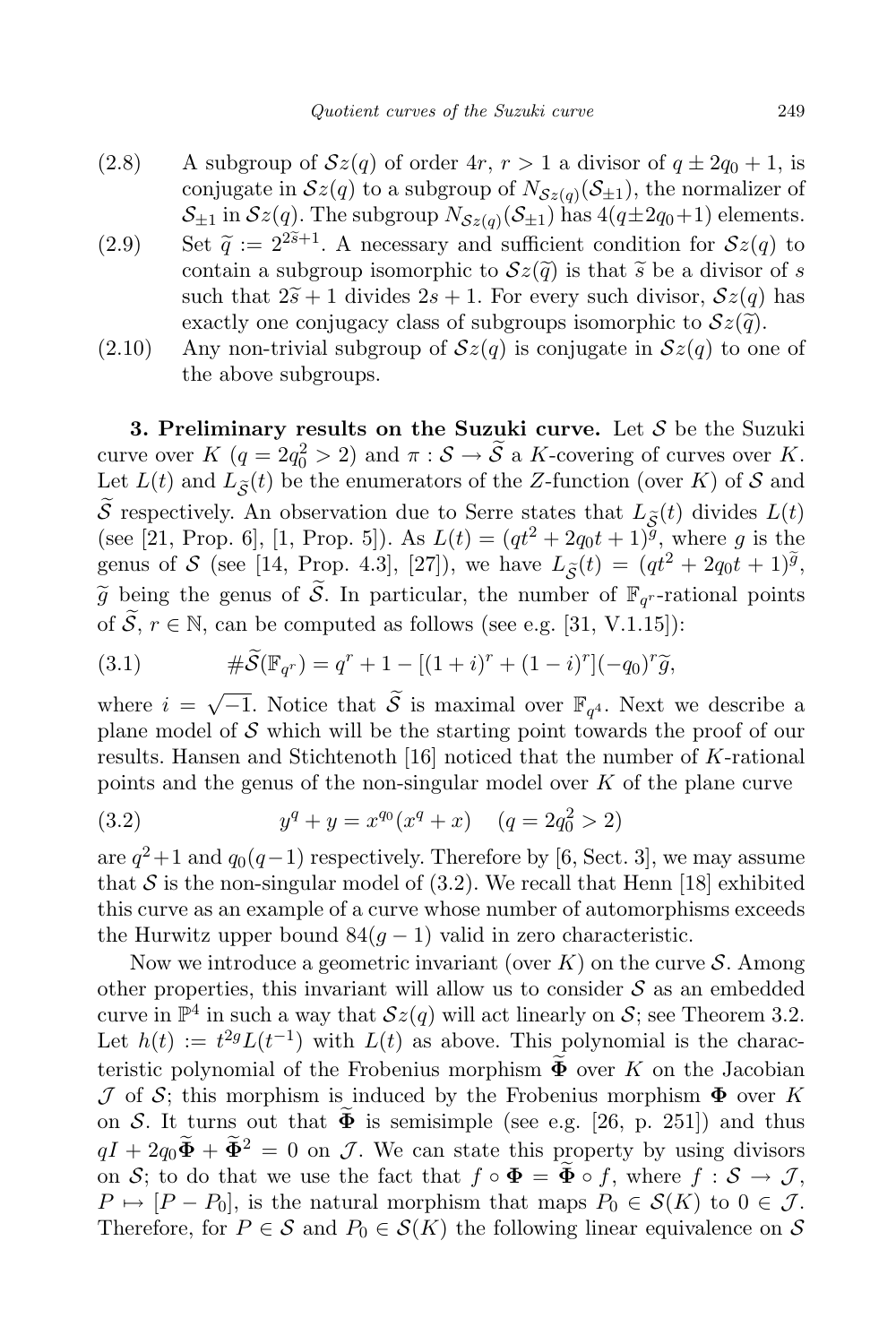holds true:

(3.3) 
$$
qP + 2q_0\Phi(P) + \Phi^2(P) \sim (q + 2q_0 + 1)P_0.
$$

This motivates the definition of the following complete linear series on  $\mathcal{S}$ :

$$
\mathcal{D} = \mathcal{D}_{\mathcal{S}} := |(q + 2q_0 + 1)P_0|.
$$

The equivalence  $(3.3)$  shows that the definition of D is independent of the K-rational point  $P_0$ , and that  $q+2q_0+1$  belongs to the Weierstrass semigroup  $H(P)$  at any K-rational point  $P \in \mathcal{S}$ . We subsume two important properties of D:

THEOREM 3.1.

(1) ([16, Prop. 1.5]) The dimension of  $\mathcal D$  is four.

(2) The linear series  $D$  is very ample.

*Proof.* (1) Let  $P \in \mathcal{S}(K)$ , and let  $i \in \mathbb{N}$  be such that  $n_i = q + 2q_0 + 1$  $\in H(P)$ ; by (3.3) we have to show that  $i = 4$ . Let  $x, y : S \to \mathbb{P}^1$  be the K-rational functions on S which define its plane model  $(3.2)$ . Then x is unramified in  $\mathbb{P}^1$  but at  $\infty$ . Over  $x = \infty$  there is just one point, say  $P_0 \in \mathcal{S}$ , which is, in particular, K-rational. It turns out that

$$
\operatorname{div}_{\infty}(x) = qP_0, \quad \operatorname{div}_{\infty}(y) = (q + q_0)P_0.
$$

Put

$$
(3.4) \t\t\t z := x^{2q_0+1} + y^{2q_0}.
$$

By  $(3.2)$  the functions x and z satisfy

(3.5) 
$$
z^q + z = x^{2q_0}(x^q + x);
$$

therefore,  $\text{div}_{\infty}(z) = (q + 2q_0)P_0$  and so  $H(P_0)$  contains the semigroup H generated by  $q, q + q_0, q + 2q_0$  and  $q + 2q_0 + 1$ . After some computations, one shows that  $\#(\mathbb{N} \setminus H) = q_0(q-1)$  (see e.g. [16, Appendix]); thus  $H(P_0) = H$ and so  $i = 4$ .

(2) Let  $\pi : \mathcal{S} \to \mathbb{P}^4$  be the morphism defined by D. We show that  $\pi$ separates points and separates tangent vectors; cf. [17, p. 308]. To see the former condition, it is enough to show that  $\pi$  is injective. Assume  $\pi(P)$  =  $\pi(Q)$ . Then the linear equivalence (3.3) implies

$$
\{P, \Phi(P), \Phi^2(P)\} = \{Q, \Phi(Q), \Phi^2(Q)\}.
$$

We find that  $\Phi^3(P) = P$  and  $\Phi^3(Q) = Q$ ; thus  $P = Q$  since  $\mathcal{S}(\mathbb{F}_{q^3}) = \mathcal{S}(K)$ by (3.1). To prove the latter condition we use some facts concerning Weierstrass point theory; our reference is Stöhr–Voloch's paper [32]. We have to show that the first positive element  $j_1 = j_1(P)$  of the  $(D, P)$ -order sequence equals 1, or equivalently that there exists  $D' \in \mathcal{D}$  such that  $v_P(D') = 1$ . If  $P \notin \mathcal{S}(K)$ , then  $j_1 = 1$  by (3.1) and (3.3); otherwise, let  $n_1 < n_2 < n_3 < n_4 = q + 2q_0 + 1$  be the first four positive elements of  $H(P)$ .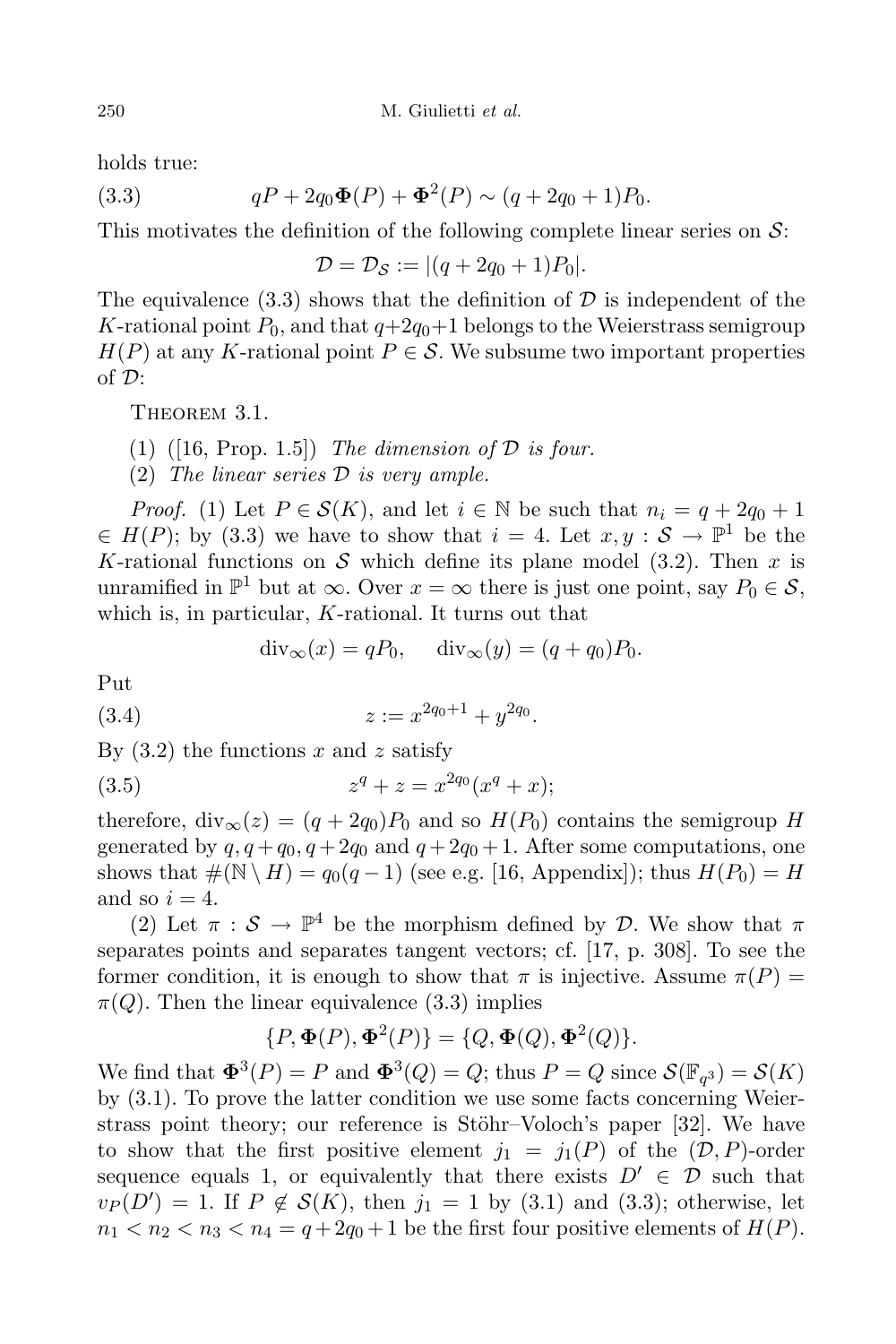Then  $j_1 = n_4 - n_3$ , and it is enough to show that  $n_3 = q + 2q_0$  (\*). (Observe that (\*) already holds true for the point  $P_0$  over  $x = \infty$ .) As a matter of fact, property (∗) was proved in [6, p. 43] and the proof of the theorem is complete.

In order to study the concrete realization of  $S$  in  $\mathbb{P}^4$  we use the K-rational morphism

(3.6) 
$$
\pi := (1 : x : y : z : w),
$$

where x, y, z are as above and w is a K-rational function such that  $div_{\infty}(w)$  $=(q + 2q_0 + 1)P_0$ . We may assume

(3.7) 
$$
w := xy^{2q_0} + z^{2q_0}.
$$

In fact,  $(3.2)$  and  $(3.5)$  imply the following relation among x, y and w:

$$
w^q + w = y^{2q_0}(x^q + x),
$$

whence  $\text{div}_{\infty}(w) = (q + 2q_0 + 1)P_0$ . Next we point out some relations describing  $y, w$  as functions depending on x and z only. By raising  $(3.4)$  to the power  $q_0$  and using  $(3.2)$  we obtain

$$
(3.8) \t\t y = x^{q_0+1} + z^{q_0};
$$

from (3.7), (3.8) and (3.5) we get

(3.9) 
$$
w = x^{2q_0+2} + xz + z^{2q_0}.
$$

Therefore  $S$  can be assumed to be the locus in  $\mathbb{P}^4$  defined by the set of points

(3.10)  $P_{(a,c)} := (1 : a : b : c : d)$ , and  $A_4 := \pi(P_0) = (0 : 0 : 0 : 0 : 1)$ ,

with  $x = a \in \overline{K}$ ,  $z = c \in \overline{K}$  satisfying (3.5), and  $y = b$  and  $w = d$  defined by  $(3.8)$  and  $(3.9)$  respectively.

Now we show that the concrete realization of the Suzuki group  $\mathcal{S}z(q)$ established in Section 2 coincides with  $Aut(\mathcal{S})$ .

THEOREM 3.2. The isomorphic image of  $Sz(q)$  in Aut $(\mathbb{P}^4)$  stated in Section 2 acts linearly on S.

*Proof.* By (3.10) and the definition of  $\widetilde{T}, \widetilde{N}$  and W (cf. Section 2) it follows that each element of the isomorphic image of  $\mathcal{S}z(q)$  in Aut $(\mathbb{P}^4)$  acts linearly on  $S$ .

REMARK 3.3. If in  $(3.10)$  we only consider the points corresponding to  $a, c \in K$  together with the point  $A_4$ , we obtain the so-called Suzuki–Tits ovoid (cf. [33]); this was already noticed by Cossidente [6, Appendix].

4. Quotient curves arising from subgroups of a cyclic subgroup of Aut(S) of order  $q-1$ . For a divisor  $r>1$  of  $q-1$ , let U be a cyclic subgroup of Aut(S) of order r. As mentioned in (2.1), U is unique up to conjugacy, and we may assume  $\mathcal{U} = \{ \mathbf{N}_d \in \widetilde{\mathbf{N}} : d \in K, d^r = 1 \}$ . Let  $\widetilde{\mathcal{S}} = \mathcal{S}/\mathcal{U}$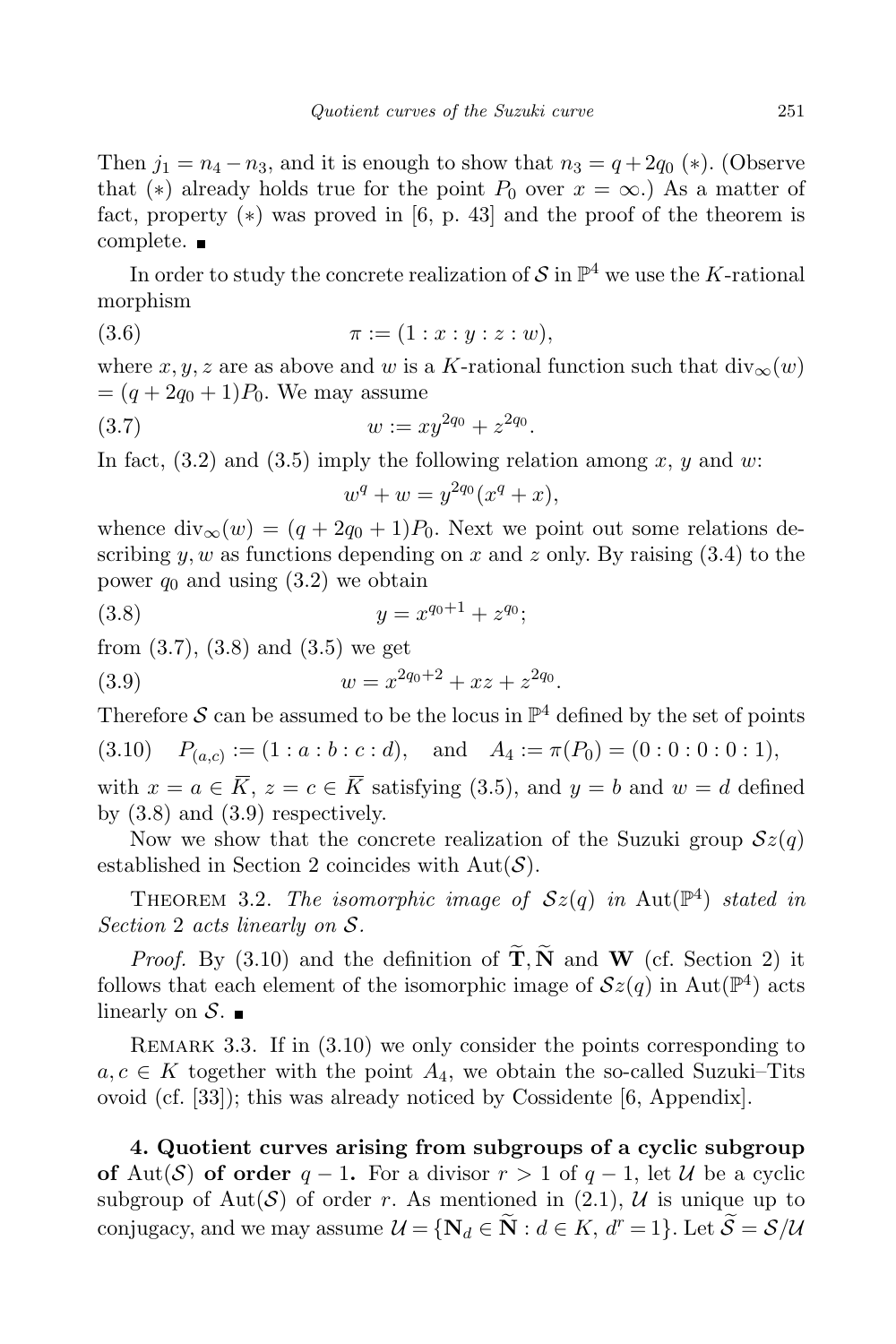denote the quotient curve of S by U, and  $\tilde{g}$  its genus. The objective of this section is to prove the following theorem. Let  $s \in \mathbb{N}$  be such that  $q_0 = 2^s$ , and set

(4.1) 
$$
f(t) := 1 + \sum_{i=0}^{s-1} t^{2^i(2q_0+1)-(q_0+1)}(1+t)^{2^i}.
$$

THEOREM 4.1. With the notation above:

- (1)  $\widetilde{g} = \frac{1}{r} q_0 (q 1).$ r
- (2) The following curve is a plane model over K of  $\mathcal{S}$ :

$$
V^{\frac{1}{r}(q-1)}f(U) = (1 + U^{q_0})(U^{q-1} + V^{\frac{2}{r}(q-1)}).
$$

We need some preliminary results. Consider the morphism

$$
\phi := (x : y : z) : \mathcal{S} \to \mathcal{C} := \phi(\mathcal{S}) \subseteq \mathbb{P}^2.
$$

The results in Claims 4.2–4.4 and Lemma 4.5 below will show that  $\mathcal C$  is a plane model over  $K$  of  $S$ .

Claim 4.2.

- (1) The divisor defined by  $\phi$  is given by  $E = -A_0 + (q + 2q_0)A_4$ .
- (2) The morphism  $\phi$  is birational so that C is a curve of degree  $q+2q_0-1$ .

*Proof.* (1) By (3.2), (3.5) and the fact that  $x : \mathcal{S} \to \mathbb{P}^1$  is unramified but at  $\infty$ , where it is totally ramified,

(4.2)  
\n
$$
\begin{aligned}\n\text{div}(x) &= A_0 + D_1 - qA_4, \\
\text{div}(y) &= (q_0 + 1)A_0 + D_2 - (q + q_0)A_4, \\
\text{div}(z) &= (2q_0 + 1)A_0 + D_3 - (q + 2q_0)A_4,\n\end{aligned}
$$

with  $D_1 = \sum P_{(0,y^{2q_0})}, y^{q-1} = 1; D_2 = \sum P_{(x,x^{2q_0+1})}, x^{q-1} = 1;$  and  $D_3 =$  $\sum P_{(x,0)}$ ,  $x^{q-1} = 1$ . Therefore  $E = -A_0 + (q + 2q_0)A_4$ .

(2) For a generic point  $P_{(a,c)} \in \mathcal{S}$  we show  $\#\phi^{-1}(\phi(P_{(a,c)})) = 1$ . Let  $(x/y, z/y) = (a/b, c/b)$ . By  $(3.8)$ ,

$$
a^{q_0+1}y^{q_0} + bc^{q_0}y^{q_0-1} + b^{q_0+1} = 0,
$$

and after some computations one realizes that  $y = b$  is the only solution of this equation such that  $P_{(x,z)} \in \mathcal{S}$ .

Let  $(X:Y:Z)$  be projective coordinates for  $\mathbb{P}^2$  and assume that  $Y=0$ is the line at infinity. We look for the equation  $f_1(X, Z) = 0$  that defines the plane curve  $\mathcal C$  above. The intersection divisor of Y and  $\mathcal C$  is codified by the divisor  $\phi^*(Y) := \text{div}(y) + E = q_0 A_0 + D_2 + q_0 A_4$ ; cf. Claim 4.2 and (4.2). This means that the line Y intersects C at  $q + 1$  points,  $q_0$  being the order of contact at both  $\phi(A_0)$  and  $\phi(A_4)$ . Thus the term of degree  $q + 2q_0 - 1$  of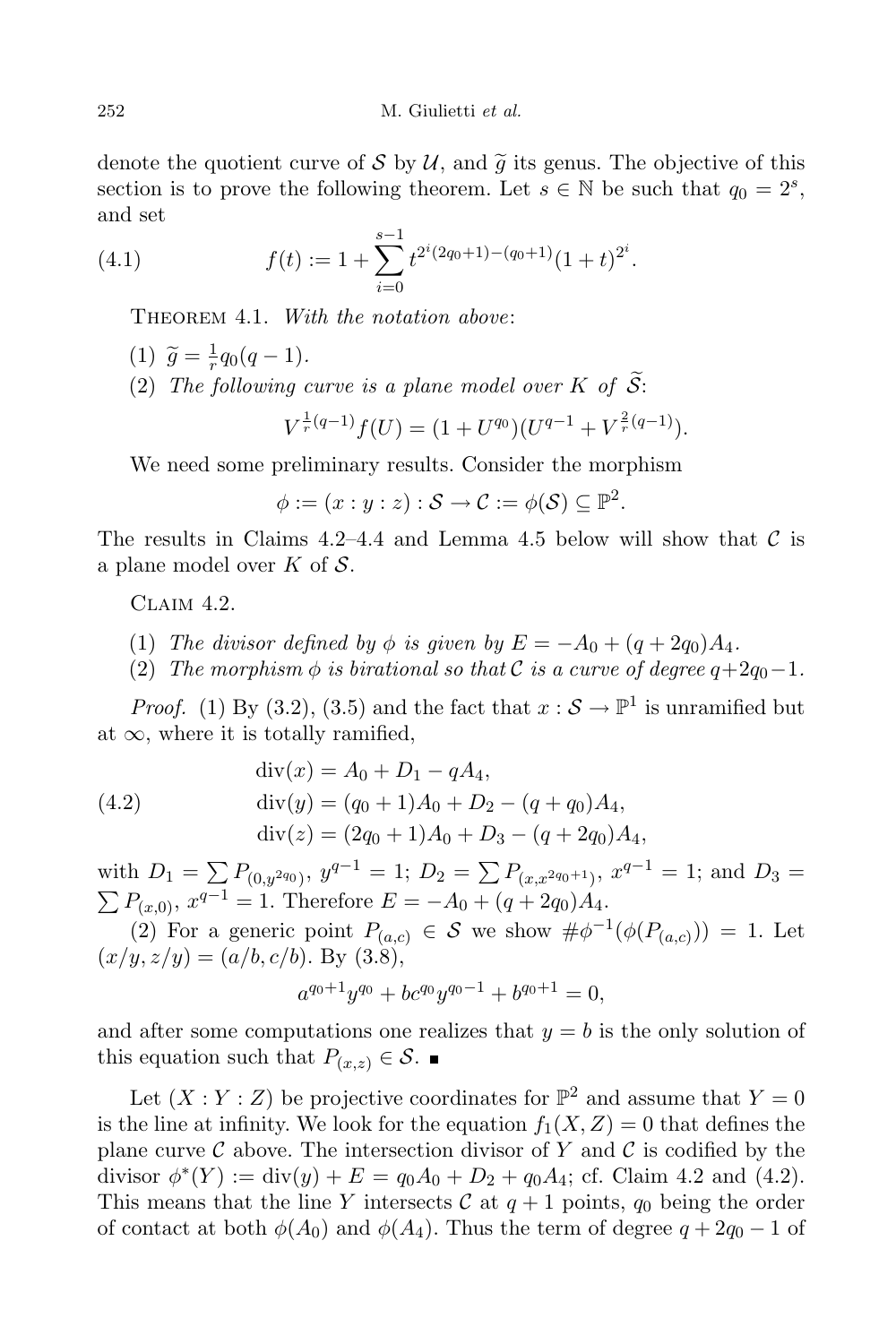$f_1(X, Z)$  can be assumed to be  $(XZ)^{q_0}(X^{q-1} + Z^{q-1})$  and hence the defining equation of  $\mathcal C$  will be of type

$$
f_1(X,Z) = f_2(X,Z) + (f_3(X,Z) + (XZ)^{q_0})(X^{q-1} + Z^{q-1}),
$$

with  $\deg(f_2(X, Z)) < q+2q_0-1$  and  $\deg(f_3(X, Z)) < 2q_0$ . Now each  $\mathbf{N}_d \in \widetilde{\mathbf{N}}$ induces an automorphism on C by means of  $(X:Y:Z) \mapsto (dX: d^{q_0+1}Y:Z)$  $d^{2q_0+1}Z$ ). Thus there exists  $e \in \overline{K}^*$  such that  $f_1(X, Z) = ef_1(d^{-q_0}X, d^{q_0}Z);$ we then have  $e = 1$  by looking at the higher degree term of  $f_1(X, Z)$ . Furthermore,  $f_2(X, Z) = \sum_{i,j} a_{i,j} X^i Z^j$ ,  $a_{i,j} = a_{i,j} d^{j-i}$ . Suppose that  $a_{i,j} \neq 0$ , so that  $d^{j-i} = 1$ . Therefore  $q-1$  divides  $j-i$  whenever d is a primitive element of  $K^*$ ; thus either  $j = i$ ,  $j = i + q - 1$ , or  $i = j + q - 1$ . Write

$$
f_1(X, Z) = f_2(X, Z) + X^{q-1} \sum_{i,j; i \neq j} a_{i,j}(XZ)^j + Z^{q-1} \sum_{i,j; i \neq j} a_{i,j}(XZ)^i.
$$

On the other hand, the automorphism  $W$  of  $S$  (cf. Section 2) induces an automorphism on C via  $(X : Y : Z) \mapsto (Z : Y : X)$ . Thus  $a_{i,j} = a_{j,i}$  and so

$$
f_1(X,Z) = \tilde{f}_2(XZ) + (\tilde{f}_3(XZ) + (XZ)^{q_0})(X^{q-1} + Z^{q-1}),
$$

where  $\tilde{f}_2(t)$  and  $\tilde{f}_3(t)$  are polynomials of degree at most  $q/2 + q_0 - 1$  and  $q_0 - 1$  respectively.

CLAIM 4.3. deg $(\widetilde{f}_2(t)) = (q-2)/2$ .

*Proof.* For the line  $L: X + Z = 0$ , we compute  $\phi^*(L)$  which is equal to  $div_0(x+z) - A_0$  by Claim 4.2(1). Let  $P := P_{(a,a)}$  be a zero of  $x+z$  so that

$$
(x+z)^{q} + (x+z) = (x+a)^{q+2q_0} + (a^{2q_0} + 1)(x+a)^{q} + (x+a)^{2q_0+1} + (a^{q} + a)(x+a)^{2q_0} + (a^{2q_0} + 1)(x+a).
$$

Since  $x + a$  is a local parameter at P, the valuation of  $x + z$  at P is equal to either  $2q_0 + 1$  or 1 according as  $a = 1$  or  $a \in K \setminus \{1\}$ . Thus

$$
\phi^*(L) = (2q_0 + 1)P_{(1,1)} + \sum_{x \notin K \setminus \{0,1\}} P_{(x,x)}
$$

and hence  $\deg(\tilde{f}_2(t^2)) = q - 2$  as  $\phi(P_{(1,1)})$  belongs to the line at infinity.

Next we determine the explicit expression for  $\tilde{f}_2(t)$  and  $\tilde{f}_3(t)$ , namely we show that  $\widetilde{f}_2(t) = f(t)$  and  $\widetilde{f}_3(t) = 1$ .

Claim 4.4.

- (1) There exists  $e \in K^*$  such that  $ef(t) = f_2(t)$ , where  $f(t)$  is the polynomial defined in  $(4.1)$ .
- (2)  $\tilde{f}_3(t) = 1$  and  $e = 1$ .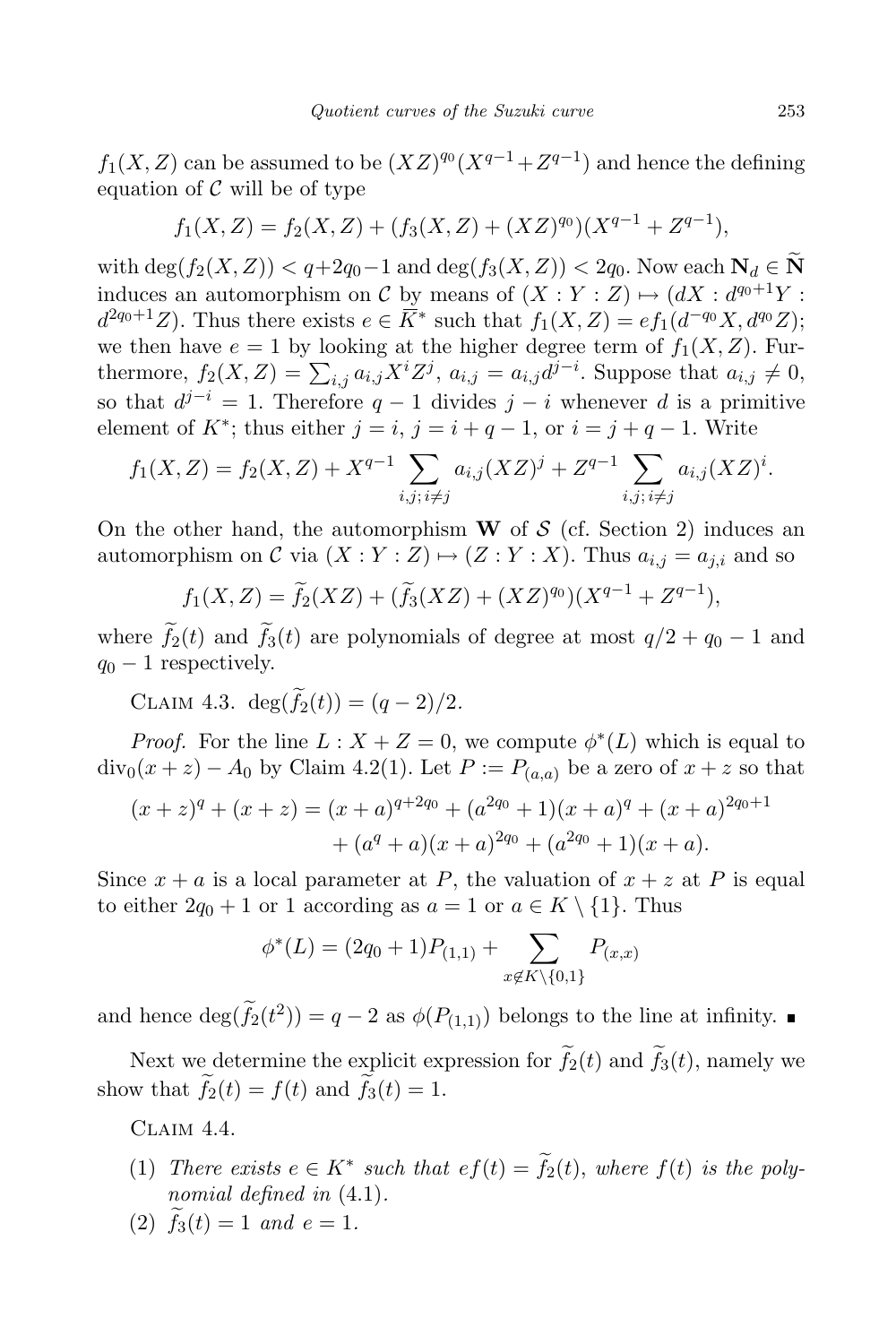*Proof.* (1) We shall show that  $f(t)$  and  $\tilde{f}_2(t)$  have  $(q-2)/2$  common roots in K. Let  $a \in K$ ; after some computations we have

(\*) 
$$
(a^{2q_0-1})^{q_0} f(a^{2q_0-1}) = \text{Tr}_{K|\mathbb{F}_2}(a).
$$

Since the map  $a \mapsto a^{2q_0-1}$  is a bijection on K, the set of roots of  $f(t)$  consists precisely of the  $(q-2)/2$  elements of the set

$$
\{a^{2q_0-1} : \text{Tr}_{K|\mathbb{F}_2}(a) = 0, \, a \neq 0\}.
$$

Now by (\*) this set is invariant by the quadratic map  $a \mapsto a^2$ , and hence their elements are precisely the roots of  $\tilde{f}_2(t)$ .

 $(2)$  By  $(1)$ , we have

$$
(**)\qquad \qquad ef(\xi\zeta)=(\tilde{f}_3(\xi\zeta)+(\xi\zeta)^{q_0})(\xi^{q_0}+\zeta^{q_0}),
$$

where  $\xi := x/y$  and  $\zeta := z/y$ . We use local power series computations at the point  $A_0$ , where x is a local parameter; by dots we mean terms of higher degree. From (3.2) and (3.5),  $\xi = x^{-q_0} + x^{q-q_0+1} + \cdots$  and  $\zeta = x^{q_0} + x^{q'} + \cdots$ , where  $q' > q + q_0 - 1$ ; thus  $\xi \zeta = 1 + x^{q-1} + \cdots$ . By the definition of  $f(t)$ ,  $f = 1 + x^{q-1} + \cdots$ . Write  $f_3(t) = a_0 + a_m t^m + a_{m+1} t^{m+1} + \cdots$ , and suppose that  $m = 2^n k \ge 1$  and  $a_m \ne 0$ . Then  $f_3 = a_0 + a_m(1 + x^{q-1} + \cdots)^{2n} + \cdots$ , and by comparing powers of x (via (\*\*)) we must have  $(q-1)2^{n} - q_0(q-1) = 0$ , which is a contradiction as  $2^n < q_0$ . Thus  $(**)$  becomes

 $e(1+x^{q-1}+\cdots)=ef(\xi\zeta)=(a_0+1+x^{(q-1)q_0}+\cdots)(x^{-(q-1)q_0}+\cdots),$ and so  $a_0 = 1$  and  $e = 1$ .

We summarize the results above in the following.

LEMMA 4.5. The Suzuki curve S admits a plane model over K defined by

$$
f_1(X, Z) := f(XZ) + (1 + (XZ)^{q_0})(X^{q-1} + Z^{q-1}),
$$

where  $f(t)$  is the polynomial given in  $(4.1)$ .

*Proof of Theorem 4.1.* The genus  $\tilde{g}$ : It is straightforward to check that U has exactly two fixed points on S, namely  $A_0 := (1 : 0 : 0 : 0 : 0)$  and  $A_4 = (0 : 0 : 0 : 0 : 1)$ . Since  $\widetilde{S}$  is a tame quotient curve, the Riemann– Hurwitz genus formula gives  $2q_0(q-1) - 2 = r(2\tilde{g}-2) + 2(r-1)$ , whence the result follows.

The plane equation: Let  $\tilde{\mathcal{C}}$  be the absolutely irreducible plane curve over K whose function field is  $K(XZ, Z<sup>r</sup>)$ . By the definition of  $\mathbf{N}_d$ , we have the inclusion  $K(XZ, Z^r) \subseteq K(X, Z)^{\mathcal{U}}$ . On the other hand, from the definition of  $f_1(X, Z)$  in Lemma 4.5,

$$
[K(X, Z) : K(XZ, Zr)] = [K(XZ, Z) : K(XZ, Zr)] = r
$$

and thus the above inclusion is an equality. Taking  $U := XZ$  and  $V := Z^r$ we obtain the required equation for  $\widetilde{C}$ , which is clearly a plane model of  $\widetilde{S}$ .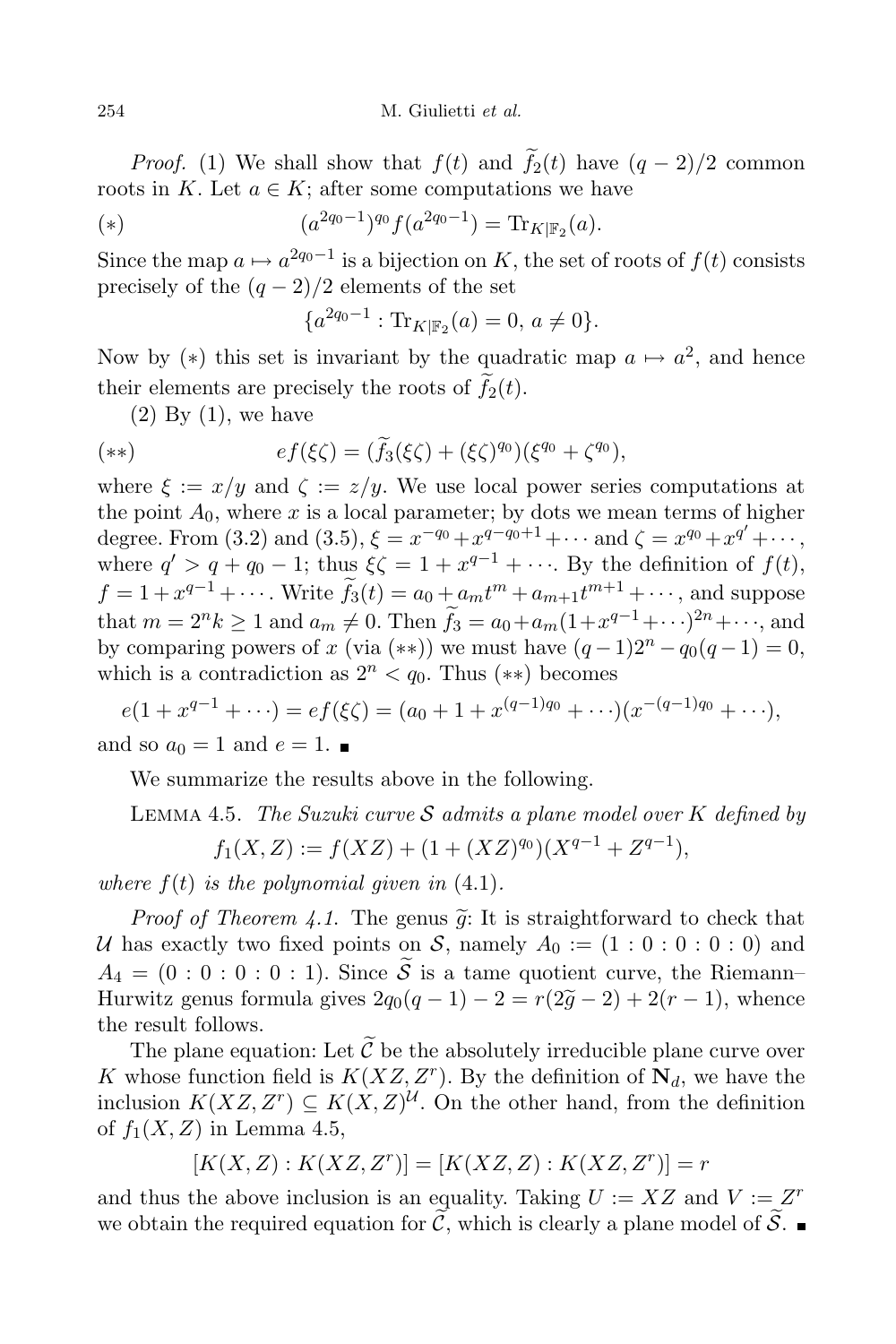REMARK 4.6. The geometric meaning of the proof of Lemma 4.5 emerges from the fact that the automorphisms  $N_d$  and W of S preserve the line L in  $\mathbb{P}^4$  that joins the points  $A_0$  and  $A_4$ . Indeed, the morphism  $\phi$  above has been chosen to be the morphism associated to the 2-dimensional linear series cut out on  $S$  by hyperplanes through  $L$ .

REMARK 4.7. The curve  $\widetilde{\mathcal{S}}$  in Theorem 4.1 is a covering of the hyperelliptic curve  $vf(u) = (1 + u^{q_0})(u^{q-1} + v^2)$  of genus  $\widetilde{q}_0$ ; upon replacing v by  $(1 + u^{q_0})v/f(u)$ , such a hyperelliptic curve can be defined by

$$
v^2 + v = \frac{(u+1)^{2q_0}u^{q-1}}{f(u)^2}.
$$

5. Quotient curves arising from the subgroups of the Singer subgroups of Aut(S). Let  $S_1$  and  $S_{-1}$  denote the Singer subgroups of Aut(S) whose orders are  $q + 2q_0 + 1$  and  $q - 2q_0 + 1$  respectively; cf. (2.2). For a subgroup U of either  $S_1$  or  $S_{-1}$ , denote by  $\widetilde{S} = \mathcal{S}/\mathcal{U}$  the quotient curve of S by U, and  $\tilde{g}$  its genus. The aim of this section is to prove the following theorem. Let  $s \in \mathbb{N}$  be such that  $q_0 = 2^s$ , and set

(5.1) 
$$
\widetilde{f}(t) := 1 + \sum_{i=0}^{s-1} t^{2^i q_0} (1+t)^{2^i (q_0+1) - q_0} + t^{q/2}.
$$

THEOREM 5.1. With the notation above:

(1) If U is a subgroup of  $S_1$  of order  $r > 1$ , then

$$
\widetilde{g} = \frac{1}{r}(q + 2q_0 + 1)(q_0 - 1) + 1
$$

and a plane model over  $\mathbb{F}_{q^4}$  of  $\widetilde{S}$  is given by

$$
V^{\frac{1}{r}(q+2q_0+1)}\widetilde{f}(U) = U^{q+2q_0+1} + V^{\frac{2}{r}(q+2q_0+1)}.
$$

(2) If U is a subgroup of  $S_{-1}$  of order  $r > 1$ , then

$$
\widetilde{g} = \frac{1}{r}(q - 2q_0 + 1)(q_0 + 1) - 1
$$

and a plane model over  $\mathbb{F}_{q^4}$  of  $\widetilde{S}$  is given by

$$
bV^{\frac{1}{r}(q-2q_0+1)}f(U) = (U^{q_0-1} + U^{2q_0-1})(U^{q-2q_0+1} + V^{\frac{2}{r}(q-2q_0+1)}),
$$

where  $\tilde{f}(t)$  and  $f(t)$  are the polynomials defined in (5.1) and (4.1) respectively, and  $b := \lambda^{q_0} + \lambda^{q_0-1} + \lambda^{-q_0} + \lambda^{-(q_0-1)}$  with  $\lambda \in \mathbb{F}_{q^4}$  of *order*  $q − 2q_0 + 1$ .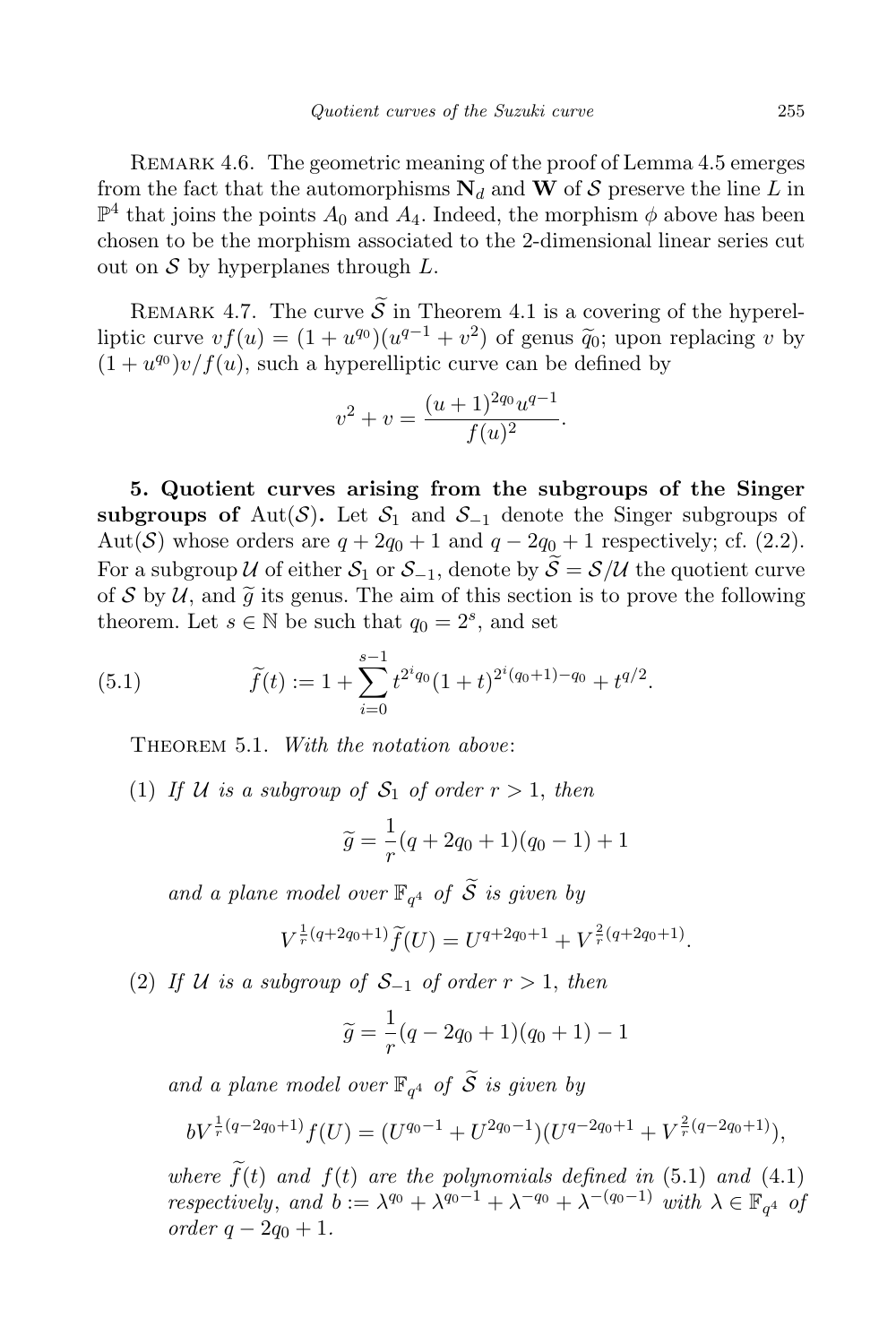To work out a plane model for  $\widetilde{S}$ , we use the same approach as in Section 4. In particular, we write out appropriate plane models of  $S$ ; see Lemmas 5.5 and 5.7 below. We obtain these results through Claims 5.2–5.4 and Claim 5.6 respectively.

To begin with, we look for a suitable birational morphism

$$
\phi=(h_0:h_1:h_2):\mathcal{S}\rightarrow\mathcal{C}:=\phi(\mathcal{S})\subseteq\mathbb{P}^2
$$

of degree  $q + 2q_0 + 1$  or  $q + 2q_0 - 1$  with  $h_0, h_1, h_2 \in \mathcal{L}((q + 2q_0 + 1)P_0)$  $\langle 1, x, y, z, w \rangle$ , where  $x, y, z$  and w are the rational functions on S defined in (3.2), (3.4) and (3.7) respectively. Let  $\lambda \in \mathbb{F}_{q^4}$  be an element of order  $q \pm 2q_0 + 1$  and set

$$
b := \begin{cases} \lambda^{q_0} + \lambda^{q_0+1} + \lambda^{-q_0} + \lambda^{-(q_0+1)} & \text{if } \lambda \text{ has order } q + 2q_0 + 1, \\ \lambda^{q_0} + \lambda^{q_0-1} + \lambda^{-q_0} + \lambda^{-(q_0-1)} & \text{if } \lambda \text{ has order } q - 2q_0 + 1. \end{cases}
$$

Notice that  $b^{q-1} = 1$ . Let

$$
\mu := \frac{\lambda + \lambda^{-1}}{b},
$$

so that  $\mu^{q^2-1} = 1$ . Choose  $h_1$  and  $h_2$  with the following properties:

- $v_{A_4}(h_1) = v_{A_4}(h_2) = -(q + 2q_0 + 1).$
- Let  $P = P_{(a,c)} \in \mathcal{S}$ . Then  $a = \mu$  whenever  $h_1(P) = h_2(P) = 0$ .

Set

$$
h_0 := b^{q_0 - 1}x + y + b^{q_0 - 1}
$$

in such a way that  $\phi$  is birational; cf. (5.5) below. Let E be the divisor defined by  $\phi$ . Then  $v_{A_4}(E) = q + 2q_0 + 1$ , and the base points of the linear series associated to  $\phi$  are the common zeroes of  $h_0$ ,  $h_1$  and  $h_2$ .

CLAIM 5.2. We have  
\n
$$
E = \begin{cases} (q + 2q_0 + 1)A_4 & \text{if } \lambda^{q+2q_0+1} = 1, \\ -P_{(\mu,\mu\lambda^q)} - P_{(\mu,\mu\lambda^q+b)} + (q + 2q_0 + 1)A_4 & \text{if } \lambda^{q-2q_0+1} = 1. \end{cases}
$$

In particular, the plane curve C above has degree  $q + 2q_0 + 1$  or  $q + 2q_0 - 1$ .

*Proof.* Let  $P_{(a,c)} \in \mathcal{S}$  be a common zero of  $h_0$ ,  $h_1$  and  $h_2$  with  $a = \mu$ and  $c \in \overline{K}$  defined via (3.5). If  $\tilde{c} := c/b$ , then  $b(\tilde{c}^q + \tilde{c}) = \mu^{2q_0}(\mu^q + \mu)$ ; now taking into consideration (3.8) and the definition of  $h_0$ , we conclude that  $\tilde{c}$ is a solution of the system

(5.2) 
$$
b^{q_0}T^{q_0} + b^{q_0}T = b^{q_0-1}\mu + \mu^{q_0+1}, \quad b(T^q + T) = \mu^{2q_0}(\mu^q + \mu).
$$

From the definition of b it follows that  $\tilde{c}$  must be a root of the quadratic equation

$$
T^2 + T = (\mu/b)^2.
$$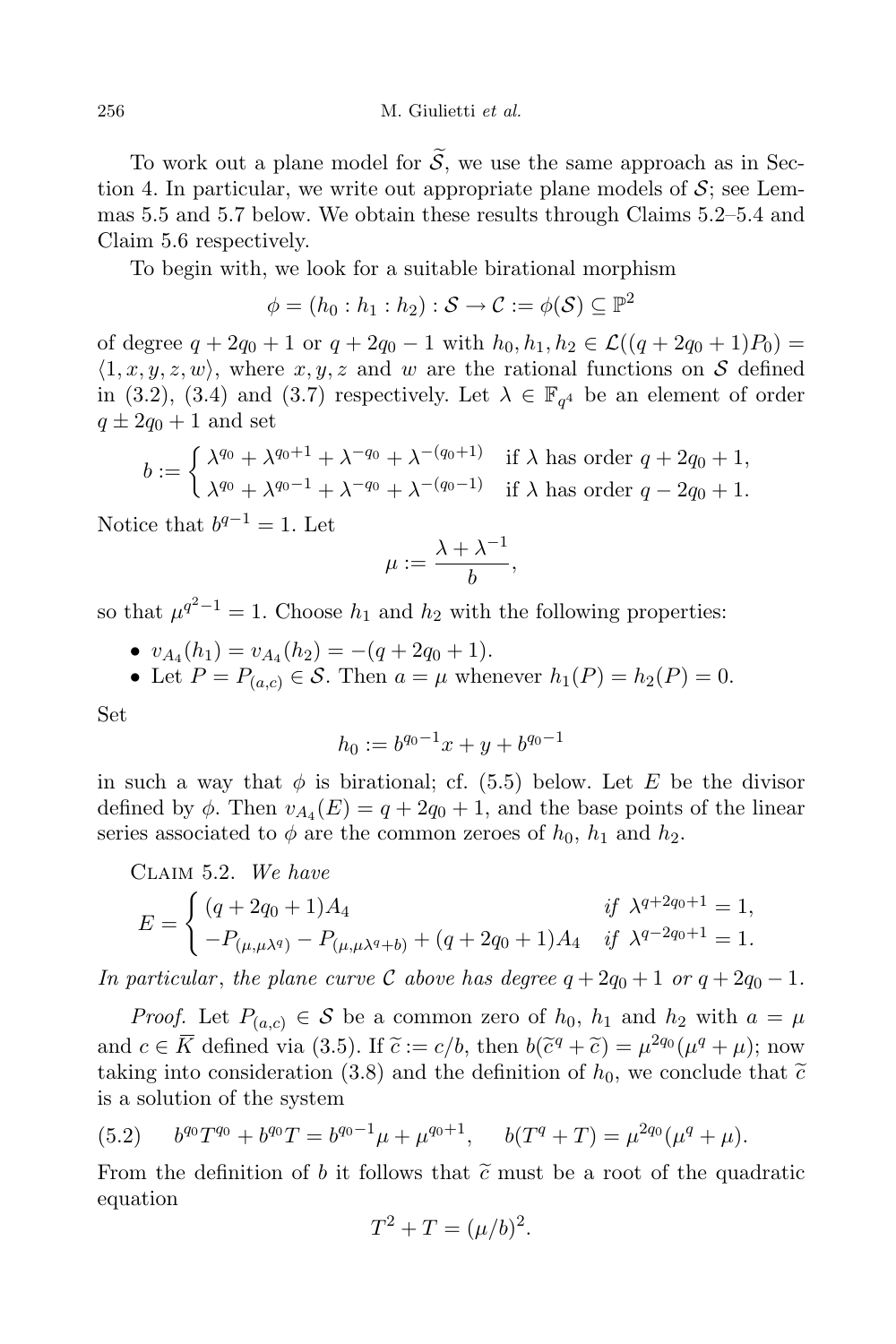It turns out that the solutions of this equation are  $t := \mu \lambda^q/b$  and  $t+1$  since

$$
\lambda^{2q} + b^2 \frac{\lambda^q}{\lambda + \lambda^{-1}} + 1 = 0.
$$

It is straightforward to check that t and  $t + 1$  satisfy (5.2) if and only if  $\lambda^{q-2q_0+1} = 1$ , and the proof is complete.

Assume that  $\lambda$  has order  $q + 2q_0 + 1$ . Let  $(X : Y : Z)$  be projective coordinates of  $\mathbb{P}^2$  and assume that  $X = 0$  is the line at infinity. We look for an equation  $f_1(Y, Z) = 0$  for the plane curve C. The intersection divisor of X and C is codified by  $\phi^*(X) = \text{div}_0(h_0) + E = \text{div}_0(h_0) + A_4$  by the previous claim. Let  $\mathbf{B} := \mathbf{T}_{0,b} \circ \mathbf{W} \in \text{Aut}(\mathcal{S})$ . Thus **B** is defined by the matrix (cf. Section 2)

$$
B = \left(\begin{array}{cccc} 0 & 0 & 0 & 0 & 1 \\ 0 & 0 & 0 & 1 & 0 \\ 0 & 0 & 1 & 0 & b^{q_0} \\ 0 & 1 & 0 & 0 & b \\ 1 & 0 & 0 & b & b^{2q_0} \end{array}\right)
$$

.

We shall prove that the points  $\mathbf{B}^i(A_0)$   $(i = 2, \ldots, q + 2q_0 + 1)$  are zeroes of  $h_0$ . To see this, we apply induction on i; indeed, it is enough to show that  $h_0(\mathbf{B}^2(A_0)) = 0$ , which is a straightforward computation. On the other hand,  $\mathbf{B}(A_0) = A_4$  and so the aforementioned points are precisely the zeroes of  $h_0$  (recall that  $\deg(h_0) = q + 2q_0$ ); thus

(5.3) 
$$
\phi^*(X) = \sum_{i=1}^{q+2q_0+1} \mathbf{B}^i(A_0).
$$

To see the significance of this computations on  $\mathcal C$  we have to compute  $\phi(\mathbf{B}^i(A_0)), i = 1, \ldots, q + 2q_0 + 1$ . At this point we choose concrete rational functions  $h_1$  and  $h_2$  on S. Let  $\lambda \in \mathbb{F}_{q^4}$  be of order  $q + 2q_0 + 1$  and M the automorphism of  $\mathbb{P}^4$  defined by the matrix

$$
M:=\left( \begin{array}{cccc} 0& b^{q_0-1} & 1 & b^{q_0-1} & 0 \\ \mu & 1 & 0 & \lambda & \lambda \mu \\ \mu^q & 1 & 0 & \lambda^q & \lambda^q \mu^q \\ \mu & 1 & 0 & \lambda^{-1} & \lambda^{-1} \mu \\ \mu^q & 1 & 0 & \lambda^{-q} & \lambda^{-q} \mu^q \end{array} \right).
$$

A straightforward computation shows that

(5.4)  $MBM^{-1} = \Lambda,$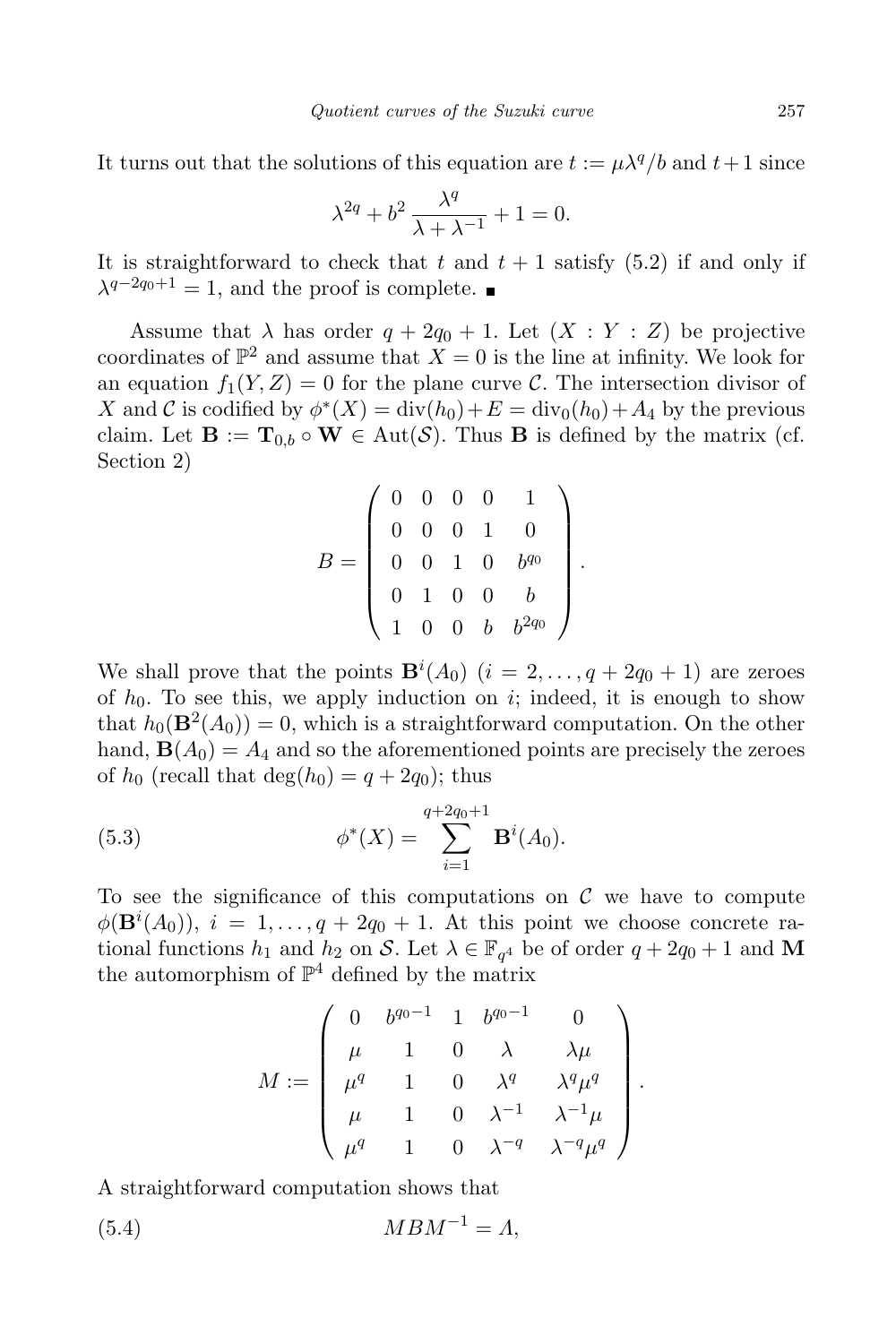where

$$
A := \left(\begin{array}{cccccc} 1 & 0 & 0 & 0 & 0 \\ 0 & \lambda & 0 & 0 & 0 \\ 0 & 0 & \lambda^q & 0 & 0 \\ 0 & 0 & 0 & \lambda^{-1} & 0 \\ 0 & 0 & 0 & 0 & \lambda^{-q} \end{array}\right).
$$

We observe that the first row of M defines  $h_0$ , and we now define  $h_1$  and  $h_2$ by using the second and fourth row respectively; that is to say,

(5.5) 
$$
h_1 := \mu + x + \lambda z + \lambda \mu w, \quad h_2 := \mu + x + \lambda^{-1} z + \lambda^{-1} \mu w.
$$

In particular, the Suzuki curve is birationally equivalent over  $\mathbb{F}_{q^4}$  to  $\mathcal{C} = \phi(\mathcal{S})$ since  $\mathbf{M} \in \text{Aut}(\mathbb{P}^4)$  is defined over  $\mathbb{F}_{q^4}$ . From (5.4),

$$
\mathbf{B}^{i}(A_0) = \mathbf{M}^{-1}(0 : \lambda^{i} \mu : \lambda^{iq} \mu^{q} : \lambda^{-i} \mu : \lambda^{-iq} \mu^{q})
$$

and hence  $\phi(\mathbf{B}^i(A_0)) = (0 : \lambda^i : \lambda^{-i}), i = 1, ..., q + 2q_0 + 1$ . Thus we may assume that  $\mathcal C$  is defined by

$$
f_1(Y,Z) = f_2(Y,Z) + (Y^{q+2q_0+1} + Z^{q+2q_0+1}),
$$

 $f_2(Y, Z)$  being a polynomial of degree at most  $q+2q_0$ . To normalize  $f_2(Y, Z)$ we use the fact that the automorphism B above induces an automorphism on C via  $(X:Y:Z) \mapsto (X:\lambda^{-1}Y:\lambda Z)$ ; then we proceed as in the proof of Lemma 4.5 to conclude that

$$
f_2(Y,Z) = \tilde{f}_2(YZ),
$$

where  $\tilde{f}_2(t)$  is a polynomial of degree less than  $(q + 2q_0 + 1)/2$ .

CLAIM 5.3. deg $(\widetilde{f}_2(t)) = q/2$ .

*Proof.* Consider the line  $L: Y + \lambda^2 Z = 0$ ; since  $\lambda^2 h_2 + h_1 = (\lambda^2 + 1)(x + \mu)$ ,

$$
\phi^*(L) = \text{div}(x + \mu) + E = \text{div}_0(x + \mu) + (2q_0 + 1)A_4
$$

(cf. (4.2) and Claim 5.2). Thus  $\deg(f_2(t^2)) = q$  as  $\phi(A_4) \in X$ .

CLAIM 5.4. The polynomial  $\tilde{f}(t)$  in (5.1) coincides with  $\tilde{f}_2(t)$ .

*Proof.* We show that both polynomials  $\tilde{f}(t)$  and  $\tilde{f}_2(t)$  have  $q/2$  different common roots. After some computations, for  $a \in K$ ,

$$
(1 + a^{2q_0 - 1})^{q_0} \tilde{f}(a^{2q_0 - 1}) = 1 + \text{Tr}_{K|\mathbb{F}_2}(a);
$$

thus the set of roots of  $\tilde{f}(t)$  is given by

$$
\{a^{2q_0-1} : a \in K, \, \text{Tr}_{K|\mathbb{F}_2}(a) = 1\}.
$$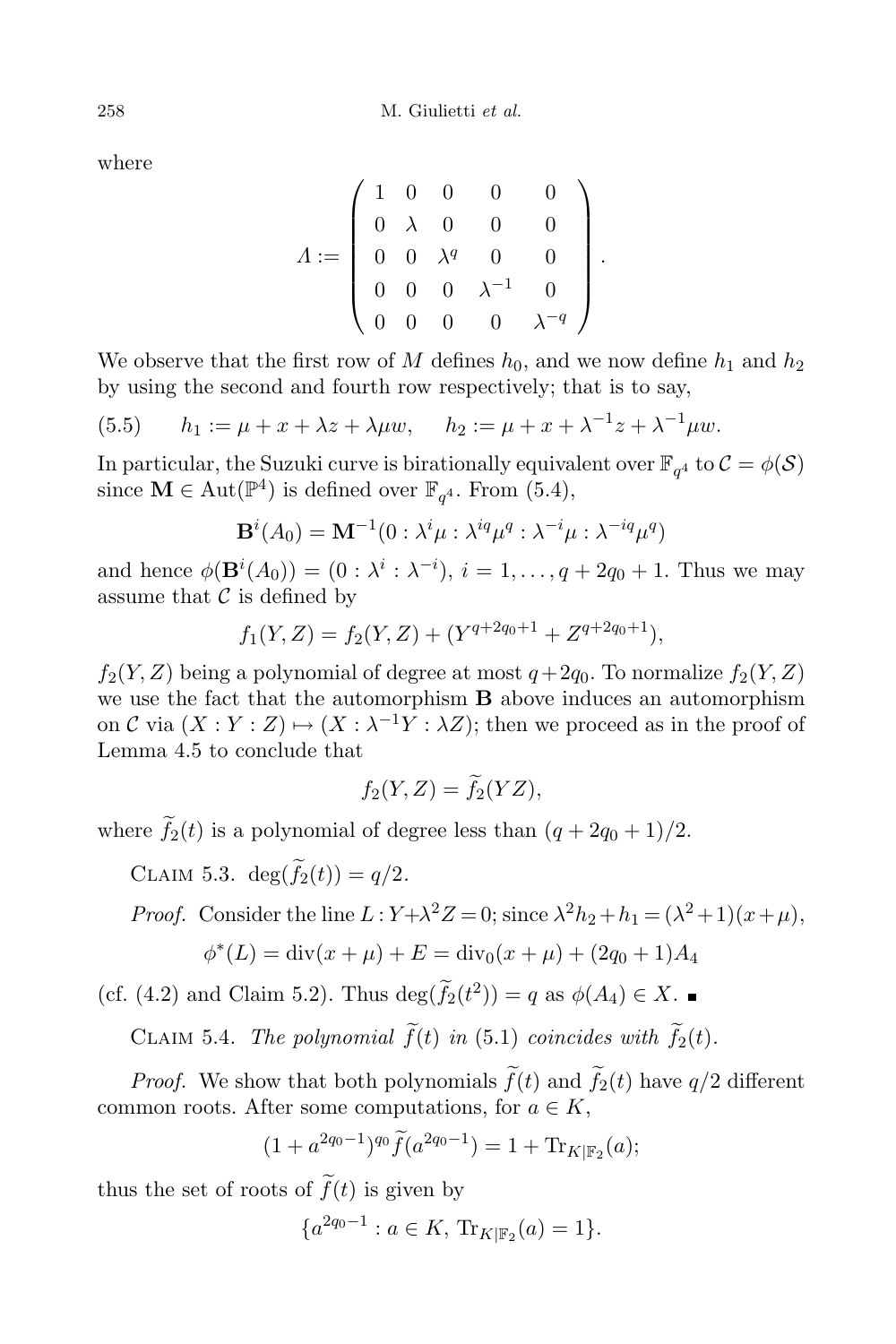Now we compute the roots of  $\tilde{f}_2(t)$ . By the proof of Claim 5.3, such roots arise from the points  $(1:Y:Z) \in \mathcal{C}$  with  $Y = \lambda^2 Z$ . We have

$$
(1:Y:Z) = (1:\lambda B(z)^{2q_0-1}:\lambda^{-1}B(z)^{2q_0-1}),
$$

where

$$
B(z) := z^{q_0} + z + \frac{\mu}{b} + \frac{\mu^{q_0+1}}{b^{q_0}}
$$

with z such that  $b(z^q + z) = \mu^{2q_0}(\mu^q + \mu)$  (\*). Therefore  $a \in \overline{K}$  is a root of  $f_2(t)$  if and only if  $a = B(z)^{4q_0-2}$ , z being as in (\*). Now  $B(z) \in K$ , and by using the fact that the map  $a \mapsto a^{2q_0-1}$  is a bijection on K, and that the set of roots of  $f(t)$  is invariant under the map  $b \mapsto b^2$ , we conclude that there exists  $e \in \overline{K}$  such that  $f(t) = ef_2(t)$ . Now  $\phi(P_{(\mu^{-1}, \lambda \mu^{-1})}) = (1 : 0 : \lambda^{-1})$  and we have  $e = 1$ .

We have thus proved the following lemma.

LEMMA 5.5. The Suzuki curve S admits a plane model over  $\mathbb{F}_{q^4}$  defined by

$$
f_1(Y,Z) = \widetilde{f}(YZ) + (Y^{q+2q_0+1} + Z^{q+2q_0+1}),
$$

where  $\tilde{f}(t)$  is as in (5.1).

Now let  $\lambda \in \mathbb{F}_{q^4}$  be of order  $q - 2q_0 + 1$ . We compute the intersection divisor of X and  $\mathcal{C}$ . By (4.2) and Claim 5.2,

$$
\phi^*(X) = \text{div}(h_0) + E = \text{div}_0(h_0) - P_1 - P_2 + A_4,
$$

where  $P_1 := P_{(\mu,\lambda^q\mu)}$  and  $P_2 := P_{(\mu,\lambda^q\mu+b)}$ ; by arguing as in the proof of the previous lemma, we check that the points  $\mathbf{B}^i(A_0)$   $(i = 2, \ldots, q - 2q_0 + 1)$ are zeroes of  $h_0$ ; thus, up to multiplicity, there are  $4q_0$  zeroes of  $h_0$  missing. By the definition of  $h_0$  and equations (3.2) and (3.5) we have

$$
h_0^q + h_0 = (x^q + x)(b^{q_0 - 1} + x^{q_0} + b^{q_0 - 1}x^{2q_0})
$$
  
= 
$$
[(x + a)^q + (x + a) + a^q + a][(x - a)^{q_0} + b^{q_0 - 1}(x + a)^{2q_0}
$$
  
+ 
$$
b^{q_0} + a^{q_0} + b^{q_0 - 1}a^{2q_0}],
$$

 $P_{(a,c)}$  being a zero of  $h_0$ . Since  $\mu \notin K$ , it follows that  $v_{P_1}(h_0) = v_{P_2}(h_0) = q_0$ . Now by using the system (5.2) with  $\mu^{-1}$  instead of  $\mu$  we find the remaining two zeroes of  $h_0$ , namely

$$
P_3 := P_{(\mu^{-1}, \lambda^q \mu^{-1})}, \quad P_4 := P_{(\mu^{-1}, \lambda^q \mu^{-1} + b)};
$$

moreover,  $v_{P_3}(h_0) = v_{P_4}(h_0) = q_0$  and hence

(5.6) 
$$
\phi^*(X) = (q_0 - 1)P_1 + (q_0 - 1)P_2 + q_0P_3 + q_0P_4 + \sum_{i=1}^{q-2q_0+1} \mathbf{B}^i(A_0).
$$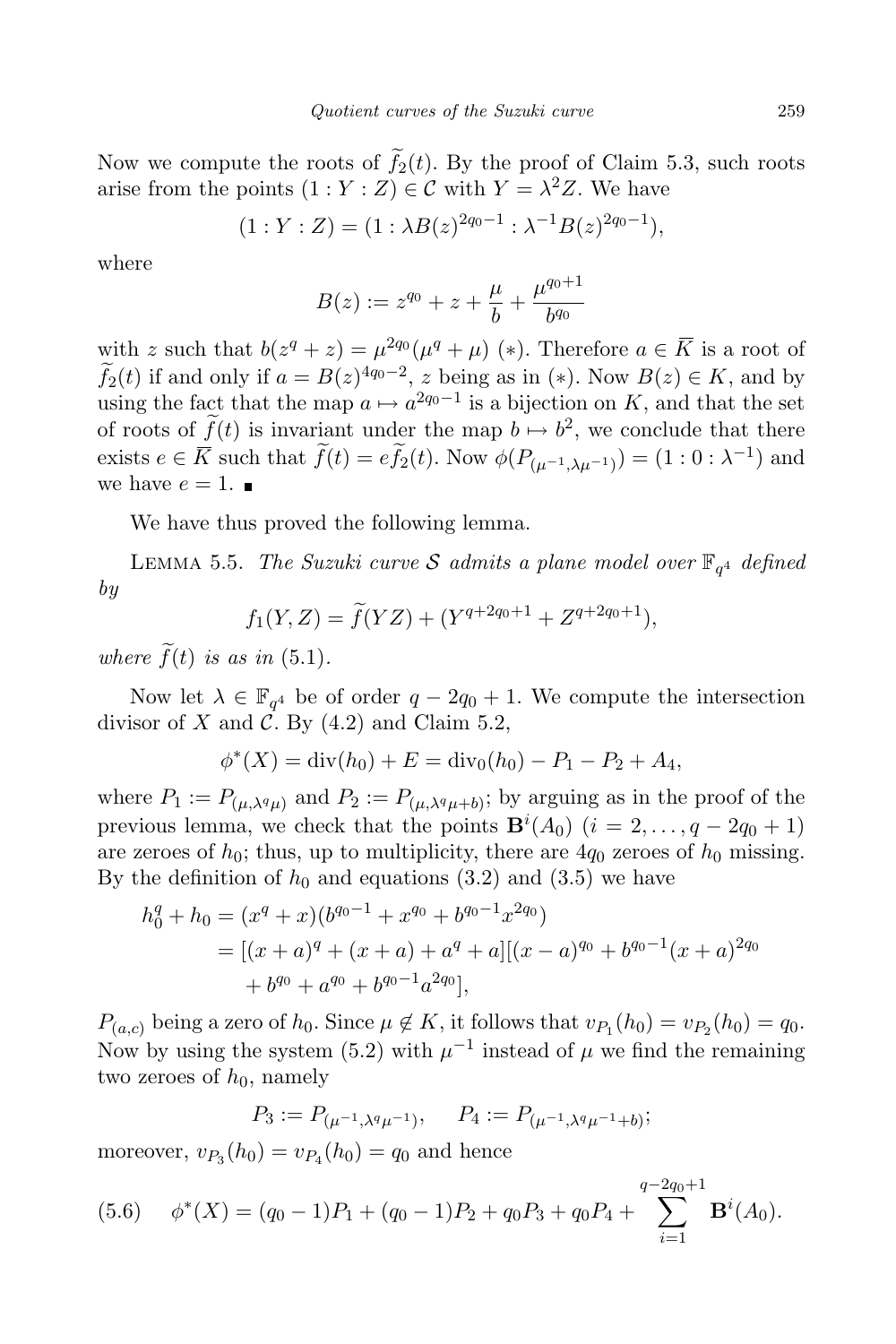Next we compute the intersection divisor of X and  $\mathcal{C}$ : we have

$$
X \cdot C = \sum_{i=1}^{q-2q+1} (0 : \lambda^i : \lambda^{-i}) + (2q_0 - 1)Q_1 + (2q_0 - 1)Q_2,
$$

where  $Q_1 := \phi(P_1) = \phi(P_4) = (0:1:0)$  and  $Q_2 := \phi(P_2) = \phi(P_3) = (0:0:1)$ (from (4.2) and the fact that  $h_1 = \lambda^2 h_2 + (\lambda^2 + 1)(x + \mu)$ ). Then we may assume

$$
f_1(Y,Z) = f_2(Y,Z) + (f_3(Y,Z) + (YZ)^{2q_0-1})(Y^{q-2q_0+1} + Z^{q-2q_0+1}),
$$

where  $deg(f_2(Y, Z)) < q+2q_0-1$  and  $deg(f_3(Y, Z)) < 4q_0-2$ . Now by using the action of the automorphisms on C induced by **B** and  $\mathbf{W} \circ \mathbf{B} \in \text{Aut}(\mathcal{S})$  via  $(X:Y:Y) \mapsto (X: \lambda Y: \lambda^{-1}Z)$  and  $(X:Y:Z) \mapsto (X:Z:Y)$  respectively, we can further assume that  $f_2(Y, Z) = \widetilde{f}_2(YZ)$  and  $f_3(Y, Z) = \widetilde{f}_3(YZ)$  with  $\widetilde{f}_2(t), \widetilde{f}_3(t) \in \mathbb{F}_{q^4}[t].$ 

CLAIM 5.6.

(1) With  $f(t)$  defined in (4.1), there exists  $e \in \mathbb{F}_{q^4}^*$  such that  $ef(t) = \tilde{f}_2(t)$ .

(2) There exists  $e' \in \mathbb{F}_{q^4}$  such that  $\tilde{f}_3(t) + t^{2q_0-1} = e'(t^{q_0} + t^{2q_0-1}).$ 

Proof. (1) The proof is similar to that of Claims 4.4 and 5.4.

(2) Let  $\xi := h_1/h_0$  and  $\zeta := h_2/h_0$  be the rational functions on S defining the function field of  $S$ . Thus

$$
ef(\xi\zeta) = (\widetilde{f}_3(\xi\zeta) + (\xi\zeta)^{2q_0-1})(\xi^{q-2q_0+1} + \zeta^{q-2q_0+1}).
$$

Let  $P_1, P_2, P_3$  and  $P_4$  be the points in the support of  $\phi^*(X)$  (see (5.6)). Next we use computations by using the valuation at  $P_1$  to show first that the order of  $f_3(t)$  is  $q_0 - 1$ . By (4.2) we have

$$
v_{P_1}(f_3(\xi\zeta) + (\xi\zeta)^{2q_0-1}) = (q_0-1)(q-2q_0+1),
$$

and  $v_{P_1}(\xi \zeta) = q - 2q_0 + 1$ ; thus the assertion on the order of  $f_3(t)$  follows. Now for  $a \in \overline{K}$  a root of  $f_3(t) + t^{2q_0-1}$ , let  $\mathcal{C}_a$  be the conic defined by the equation  $YZ = a$ . We have  $\mathcal{C}_a \cap \mathcal{C} \subseteq X$ ; otherwise,  $f(a) = 0$  by (1), so that  $\mathcal{C}_a$  would be a component of  $\mathcal{C}$ , which is a contradiction. Let  $\ell$  be a local parameter at  $P = P_{(a, bc)}$ ; then

$$
h_0 = (b^{q_0-1}(1+a^{2q_0})+a^{q_0})\ell+\cdots,
$$
  
\n
$$
h_1 = h_1(P_i) + (1+\lambda(a^{2q_0}+\mu a^{2q_0+1}+\mu bc))\ell+\cdots,
$$
  
\n
$$
h_2 = h_2(P_i) + (1+\lambda^{-1}(a^{2q_0}+\mu a^{2q_0+1}+\mu bc))\ell+\cdots,
$$

and it follows that  $v_P(\xi \zeta - P) > 0$  for some i and also that  $a = 0$  or 1. Thus the proof of Claim 5.6 is complete.  $\blacksquare$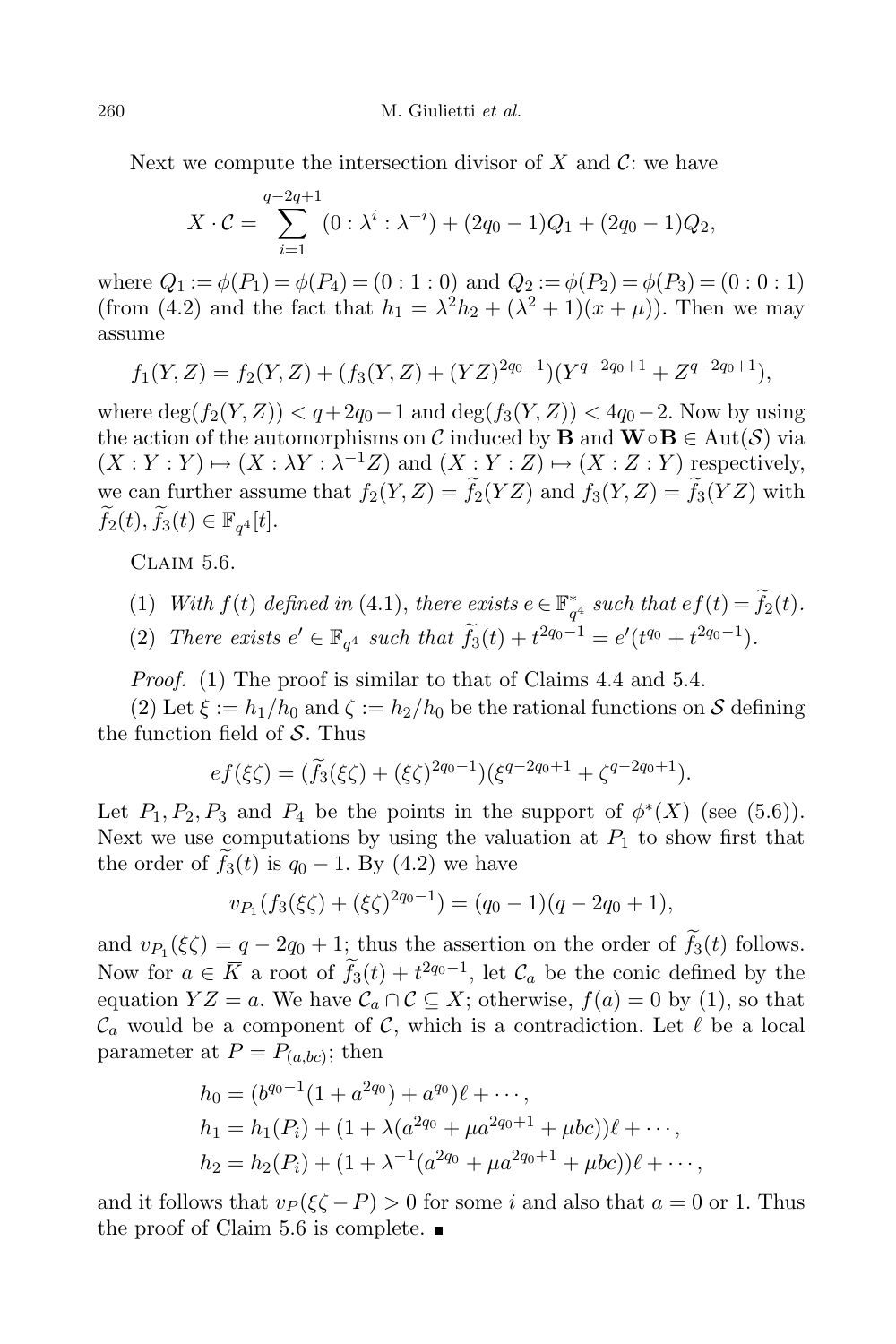We have shown so far that  $\mathcal C$  can be defined over  $\mathbb F_{q^4}$  by a polynomial of type

(5.7) 
$$
f_1(Y,Z) = cf(YZ) + ((YZ)^{q_0-1} + (YZ)^{2q_0-1})(Y^{q-2q_0+1} + Z^{q-2q_0+1}).
$$

Finally, we prove that  $c = b$ ; we use local computations at  $P_{(0,0)} \in \mathcal{S}$  via the rational functions  $\xi = h_1/h_0$  and  $\zeta = h_2/h_0$  (recall that x is a local parameter at that point). By the definition of  $h_0$ ,  $h_1$  and  $h_2$ ,

(5.8) 
$$
h_0 = b^{q_0 - 1}x + x^{q_0 + 1} + \cdots,
$$

$$
h_1 = \mu + x + \lambda x^{2q_0 + 1} + \cdots,
$$

$$
h_2 = \mu + x + \lambda^{-1}x^{2q_0 + 1} + \cdots,
$$

whence

$$
\xi = (\mu/b^{q_0-1})x^{-1}(1+\cdots), \quad \zeta = (\mu/b^{q_0-1})x^{-1}(1+\cdots).
$$

Now by means of (5.7) we compare the order at 0 of the local power series

 $c\varrho^2 \xi \zeta f(\varrho^2 \xi \zeta)$  and  $((\varrho^2 \xi \zeta)^{q_0} + (\varrho^2 \xi \zeta)^{2q_0})(\xi^{q-2q_0+1} + \zeta^{q-2q_0+1})\varrho^{q-2q_0+1},$ where  $\varrho := b^{-q_0}\mu^{-1}$ . The order at 0 of the former series is  $c/b^{2q_0-1}$ ; for the latter, it is enough to compute the order at 0 of

$$
(\varrho^2 \xi \zeta)^{q_0} (\xi^{q-2q_0+1} + \zeta^{q-2q_0+1}) \varrho^{q-2q_0+1}.
$$

By (5.8) and some computations,

$$
\frac{h_1^{q-2q_0+1}+h_2^{q-2q_0+1}}{h_0^{q-2q_0+1}}=\frac{1}{b^{6(q_0-1)}\varrho}x^{-q+4q_0}+\cdots;
$$

thus we obtain

$$
\frac{c}{b^{2q_0-1}} = \left(\frac{1}{b^{4q_0-2}}\right)^{2q_0} b^{-6(q_0-1)}
$$

so that  $c = b$ . Hence the following holds.

LEMMA 5.7. The Suzuki curve S admits a plane model over  $\mathbb{F}_{q^4}$  defined by

$$
f_1(Y,Z) = bf(YZ) + ((YZ)^{q_0-1} + (YZ)^{2q_0-1})(Y^{q-2q_0+1} + Z^{q-2q_0+1}),
$$

where  $f(t)$  is as in (4.1), and  $b = \lambda^{q_0} + \lambda^{q_0-1} + \lambda^{-q_0} + \lambda^{-(q_0-1)}$  with  $\lambda \in \mathbb{F}_{q^4}$ of order  $q - 2q_0 + 1$ .

*Proof of Theorem 5.1.* The genus  $\tilde{g}$ : By the proof of Claim 5.2 (see (5.3) and (5.6) above), the natural morphism  $S \to \tilde{S}$  is unramified or totally ramified precisely at four points according as  $\mathcal{U} \subseteq \mathcal{S}_1$  or  $\mathcal{U} \subseteq \mathcal{S}_{-1}$ . Then the formula for  $\tilde{g}$  is computed by the Riemann–Hurwitz genus formula.

The plane equation: Let  $\tilde{\mathcal{C}}$  be the absolutely irreducible plane curve over K whose function field is  $K(YZ, Z<sup>r</sup>)$ . By the definition of  $S_{\pm 1}$ , we have the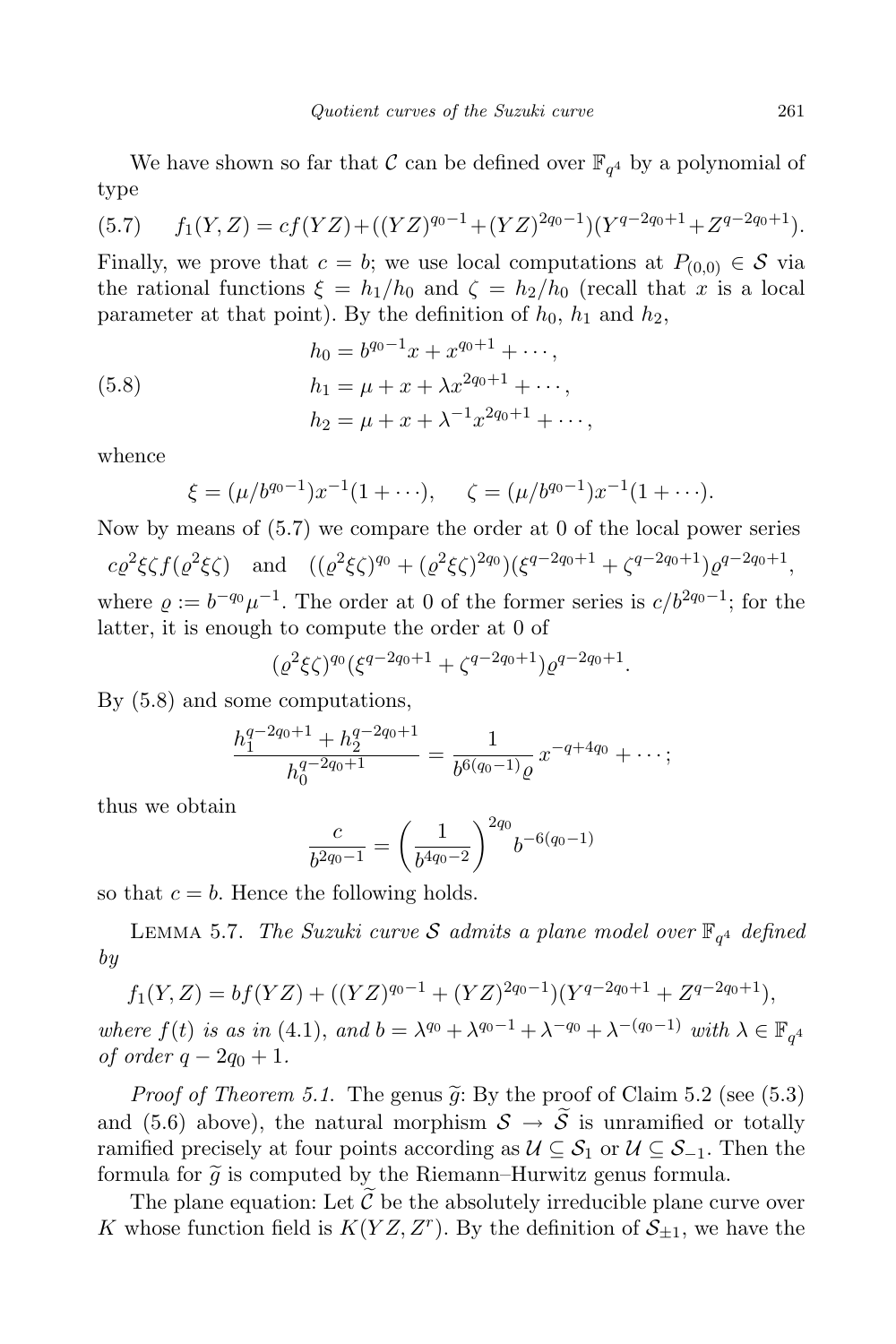inclusion  $K(YZ, Z^r) \subseteq K(Y, Z)^{\mathcal{U}}$ . On the other hand, from the definition of  $f_1(X, Z)$  in Lemmas 5.5 and 5.7,

$$
[K(Y, Z) : K(YZ, Zr)] = [K(YZ, Z) : K(YZ, Zr)] = r
$$

and thus the inclusion is an equality. Taking  $U := YZ$  and  $V := Z^r$  we obtain the required equation for  $\tilde{\mathcal{C}}$ , which is clearly a plane model of  $\tilde{\mathcal{S}}$ .

REMARK 5.8. Let  $P_1$ ,  $P_2$ ,  $P_3$  and  $P_4$  be the points defined in (5.6), and L the line through the points  $P_1$  and  $P_2$ . This line is fixed by the automorphism **B** defined above, and  $\phi$  is the morphism defined by the linear series cut out on  $S$  by hyperplanes through L. By the proof of Claim 5.2, (5.3) and (5.6), the natural morphism  $S \to \tilde{S}$  is unramified or totally ramified at the aforementioned points according as  $\mathcal{U} \subseteq \mathcal{S}_1$  or  $U \subset S_{-1}$ .

REMARK 5.9. The curve in Theorem 5.1 covers a hyperelliptic curve of genus  $q_0$  defined by  $v^2 + v = u^{q+2q_0+1}/f(u)^2$  in case (1) and by  $v^2 + bv =$  $(u^{q_0-1}+u^{2q_0-1})^2u^{q-2q_0+1}/f(u)^2$  in case (2).

6. Non-tame quotient curves of the Suzuki curve. In this section we investigate quotient curves of the Suzuki curve  $\mathcal S$  arising from the non-tame subgroups of  $Aut(S)$ . Non-tame ramifications together with a huge number of pairwise non-conjugate subgroups of even order (especially 2-subgroups) do not allow us to obtain results as complete as those achieved in Sections 4 and 5. Nevertheless, we manage to compute the degree of the ramification divisor of the relevant natural morphism and thus the genus of such curves; in several cases we will also provide plane models.

From Section 2, the subgroups of  $\mathcal{S}z(q)$  of even order are of the following types, up to conjugacy in  $\mathcal{S}z(q)$ :

- I. Subgroups of  $\tilde{\mathbf{T}}$ ;
- II. Subgroups of order  $2^v r$  with  $v > 1$  and  $r > 1$  a divisor of  $q 1$ ;
- III. Dihedral subgroups of order  $2r$  with  $r > 1$  a divisor of  $q 1$ ;
- IV. Subgroups of order 2r with  $r > 1$  a divisor of  $q \pm 2q_0 + 1$ ;
- V. Subgroups of order 4r with  $r > 1$  a divisor of  $q \pm 2q_0 + 1$ ;
- VI. Subgroups isomorphic to  $\mathcal{S}z(\overline{q})$ .

Type I. Let U be a subgroup of  $\widetilde{T}$ . We shall compute the genus  $\widetilde{q}$  of the quotient curve  $\mathcal{S} = \mathcal{S}/\mathcal{U}$ , by considering the subgroup  $\mathcal{U}_2$  of  $\mathcal{U}$  consisting of the elements of even order together with the identity (a similar problem on the Hermitian curve was considered in  $[7]$ . Let u and v be the integers such that  $2^u := \# \mathcal{U}_2$  and  $2^v := \# \mathcal{U}$ . Recall that  $q = 2q_0^2$  and  $q_0 = 2^s$ ,  $s \in \mathbb{N}$ .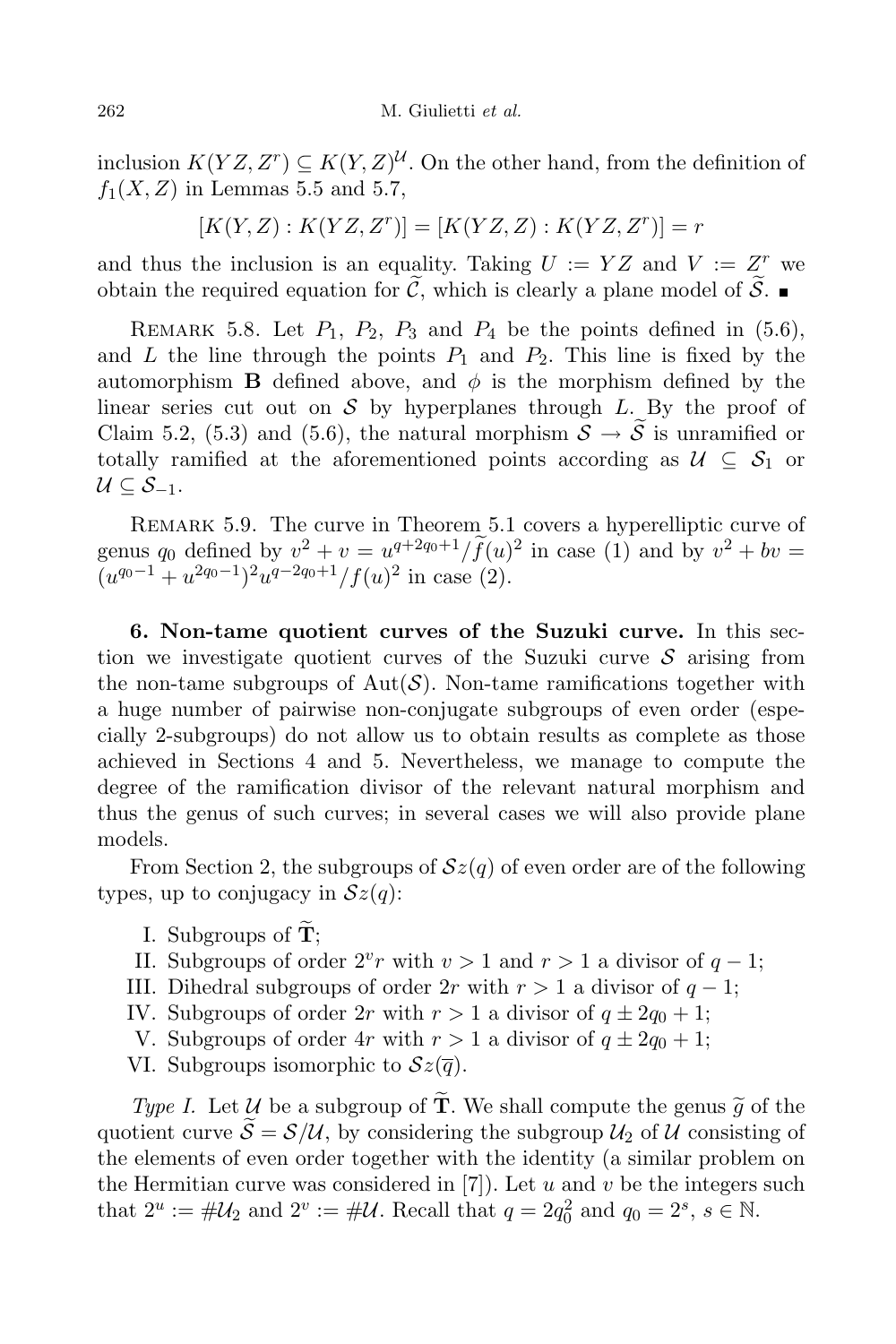THEOREM 6.1. With the notation above,

$$
\widetilde{g} = \frac{q_0}{2^{v-u}} \bigg( \frac{q}{2^u} - 1 \bigg);
$$

in particular,  $u \leq 2s + 1$  and  $v - u \leq s$ .

Proof. The Riemann–Hurwitz formula asserts that

$$
2q_0(q-1) - 2 = 2^v(2\tilde{g} - 2) + \deg(R),
$$

where  $R$  is the associated ramification divisor of the natural morphism  $\mathcal{S} \to \widetilde{\mathcal{S}}$ . Let  $\ell$  be a local parameter at  $P \in \mathcal{S}$ ; we have  $v_P(R) = \sum_{\tau \in \mathcal{S}} i_{\mathbf{T},P}$ , where the summation is extended over all  $\mathbf{T} \in \mathcal{U}$  such that  $\mathbf{T}(P) = P$ , and where  $i_{\mathbf{T},P} = v_P(\mathbf{T}^*(\ell) - \ell)$  (see e.g. [31, III.8.8]). By the definition of  $\mathbf{T} = \mathbf{T}_{a,c}$  (cf. Section 2),  $v_P(R) = 0$  for  $P \neq A_4$ . On the other hand, at the point  $A_4$  the rational function  $z/w$  is a local parameter by (4.2); therefore

$$
i_{\mathbf{T},A_4} = \begin{cases} 2q_0 + 2 & \text{for } a = 0, \\ 2 & \text{for } a \neq 0. \end{cases}
$$

We see that  $\mathbf{T} \neq 1$  is an element of order 2 for  $a = 0$ , otherwise its order is 4. Thus the Riemann–Hurwitz formula above becomes

$$
2q_0(q-1) - 2 = 2^{v}(2\tilde{g} - 2) + (2q_0 + 2)(2^{u} - 1) + 2(2^{v} - 2^{u}),
$$

and we obtain the formula for  $\tilde{g}$ . The numerical conditions follow from the fact that  $\tilde{g}$  must be a non-negative integer.

In Corollary 6.5 we are going to point out sufficient conditions for the existence of non-tame quotient curves of  $\mathcal S$  whose genus can be computed via Theorem 6.1. For some cases regarding  $v = u$  and  $(v, u) = (2, 1)$ , we can exhibit a plane model; see Theorem 6.6.

Theorem 6.1 raises the problem of classifying the subgroups of  $\widetilde{\mathbf{T}}$  in terms of their elements of order 2. Such a general problem is computationally beyond our reach, because  $\mathbf T$  contains a huge number of pairwise non-conjugate subgroups. The following lemma states some (necessary) numerical conditions on  $u$  and  $v$ .

LEMMA 6.2. Let U be a subgroup of  $\tilde{T}$  and  $U_2$  the subgroup of its elements of even order. Let  $2^v$  and  $2^u$  be the orders of U and  $\mathcal{U}_2$  respectively. Then:

- $(1)$   $v < 2u$ .
- (2) For every integer u' with  $u \leq u' \leq v$  there is a subgroup of U of order  $2^{u'}$  containing  $u_2$ . In particular, for each integer u' with  $2s+1\leq u'\leq 4s+2,$  there is a subgroup of  $\tilde{\textbf{T}}$  of order  $2^{u'}$  containing all elements of  $\tilde{\mathbf{T}}$  of order 2.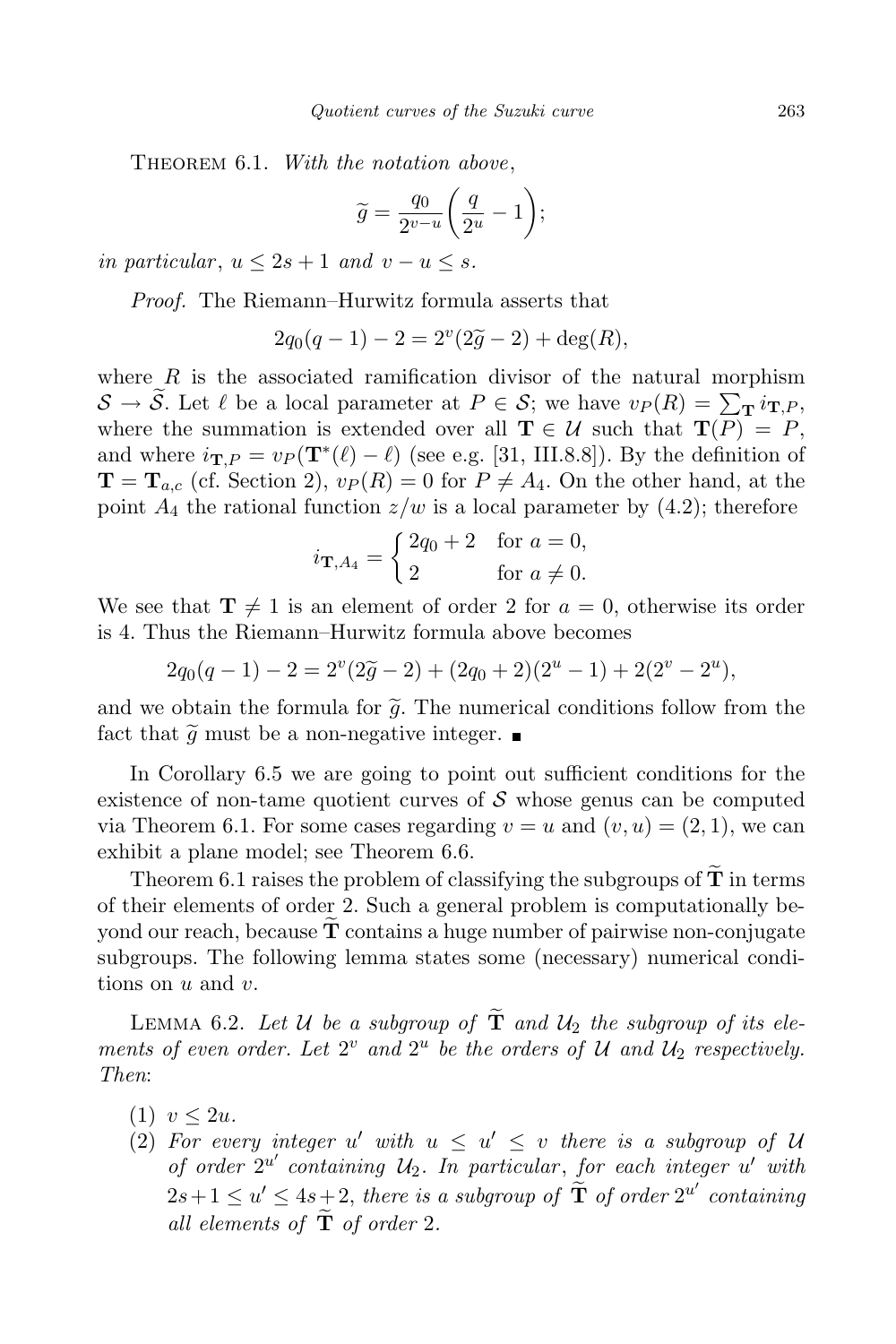Proof. (1) We consider the homomorphism of groups

$$
\Phi = \Phi_{\mathcal{U}} : \mathcal{U} \to K, \quad T_{a,c} \mapsto a,
$$

where K is equipped with its additive structure. We have Ker( $\Phi$ ) =  $\mathcal{U}_2$ and thus  $\mathcal{U}/\mathcal{U}_2$  is isomorphic to  $\Phi(\mathcal{U})$ . As the map  $K \to K$ ,  $a \mapsto a^{2q_0+1}$ , is injective, and as  $\mathbf{T}_{a,c}^2 = \mathbf{T}_{0,a^{2q_0+1}}$ , we have  $\#\Phi(\mathcal{U}) \leq \#\mathcal{U}_2$  and hence the assertion.

(2) Since the quotient  $\mathcal{U}/\mathcal{U}_2$  is an elementary abelian group, the converse of the Lagrange theorem holds and the first statement follows; for the second statement take  $\mathcal{U} = \mathbf{T}$ ; cf. (2.3).

Sufficient conditions for the existence of a subgroup  $\mathcal U$  of  $\widetilde{\mathbf T}$  with a given subgroup  $\mathcal{U}_2$  is ensured by the following lemma. Let  $\Phi_{\mathcal{U}}$  be the map defined in the proof of Lemma 6.2.

Lemma 6.3.

- (1) Let V be an elementary abelian group of  $\mathbf T$  of order  $2^u$ . Then there exists a subgroup U of  $\mathbf T$  of order  $2^{u+1}$  such that  $U_2$  coincides with V.
- (2) Let  $v \ge u \ge 0$  be integers, and  $\beta$  an additive subgroup of K of order  $2^u$ . If there exists an additive subgroup A of K of order  $2^{v-u}$ such that  $\mathcal{A}^{2q_0+1} \subseteq \mathcal{B}$ , then there exists a subgroup U of  $\mathbf T$  of order  $2^v$ such that  $\Phi_{\mathcal{U}}(\mathcal{U}) = \mathcal{A}$  and  $\text{Ker}(\Phi_{\mathcal{U}}) = {\{T_{0,c} : c \in \mathcal{B}\}}$  (in particular,  $\mathrm{ord}(\mathcal{U}_2)=2^u).$

*Proof.* (1) Since the normalizer in Aut(S) of  $\tilde{T}$  acts transitively on the set of elements of order 2 of  $\tilde{T}$  (cf. (2.3)) we may assume  $T_{0,1} \notin V$ . Then the group U generated by V and  $T_{0,1}$  fulfills the required conditions.

(2) The proof of this assertion is by induction on  $v \geq u$ . If  $v = u$ , then  $\mathcal{A} = \{0\}$  and  $\mathcal{U} := \{T_{0,c} : c \in \mathcal{B}\}\$  have the required properties. Suppose now that  $v > u$ . As A is an elementary abelian group, it contains a subgroup  $\mathcal{A}_0$  of index 2, that is, of order  $2^{(v-1)-u}$ . Since  $\mathcal{A}_0^{2q_0+1} \subseteq \mathcal{A}^{2q_0+1}$ , there is by induction a subgroup  $\mathcal{U}_0$  in  $\tilde{\mathbf{T}}$  of order  $2^{v-1}$  with  $\Phi_{\mathcal{U}_0}(\mathcal{U}_0) = \mathcal{A}_0$  (\*) and  $\text{Ker}(\Phi_{\mathcal{U}_0}) = \{ \mathbf{T}_{0,c} : c \in \mathcal{B} \} \, (*)$ . Fix  $\mathbf{T} := \mathbf{T}_{a,c} \in \mathbf{T}$  with  $a \in \mathcal{A} \setminus \mathcal{A}_0$  which does not belong to  $\mathcal{U}_0$  by (\*). Let U be the subgroup of  $\tilde{\mathbf{T}}$  generated by  $\mathcal{U}_0$ together with T.

To prove that the order of U is  $2^v$  we show that  $\mathbf{TU}_0 = U_0 \mathbf{T}$ . Let  $\mathbf{T}_0 :=$  $\mathbf{T}_{a_0,c_0}$  be any element of  $\mathcal{U}_0$ . Note that  $(\mathbf{T} \circ \mathbf{T}_0)^2 = \mathbf{T}_{0,(a+a_0)^2}$ <sub>40</sub>+1  $\in \mathcal{U}_0$ . In fact,  $(a \pm a_0)^{2q_0+1} \in \mathcal{B}$  since  $a + a_0 \in \mathcal{A}$ , and the claim follows by  $(**)$ . Now, as  $\widetilde{\mathbf{T}}$  has exponent 4 and as every element of order two in  $\widetilde{\mathbf{T}}$  is in the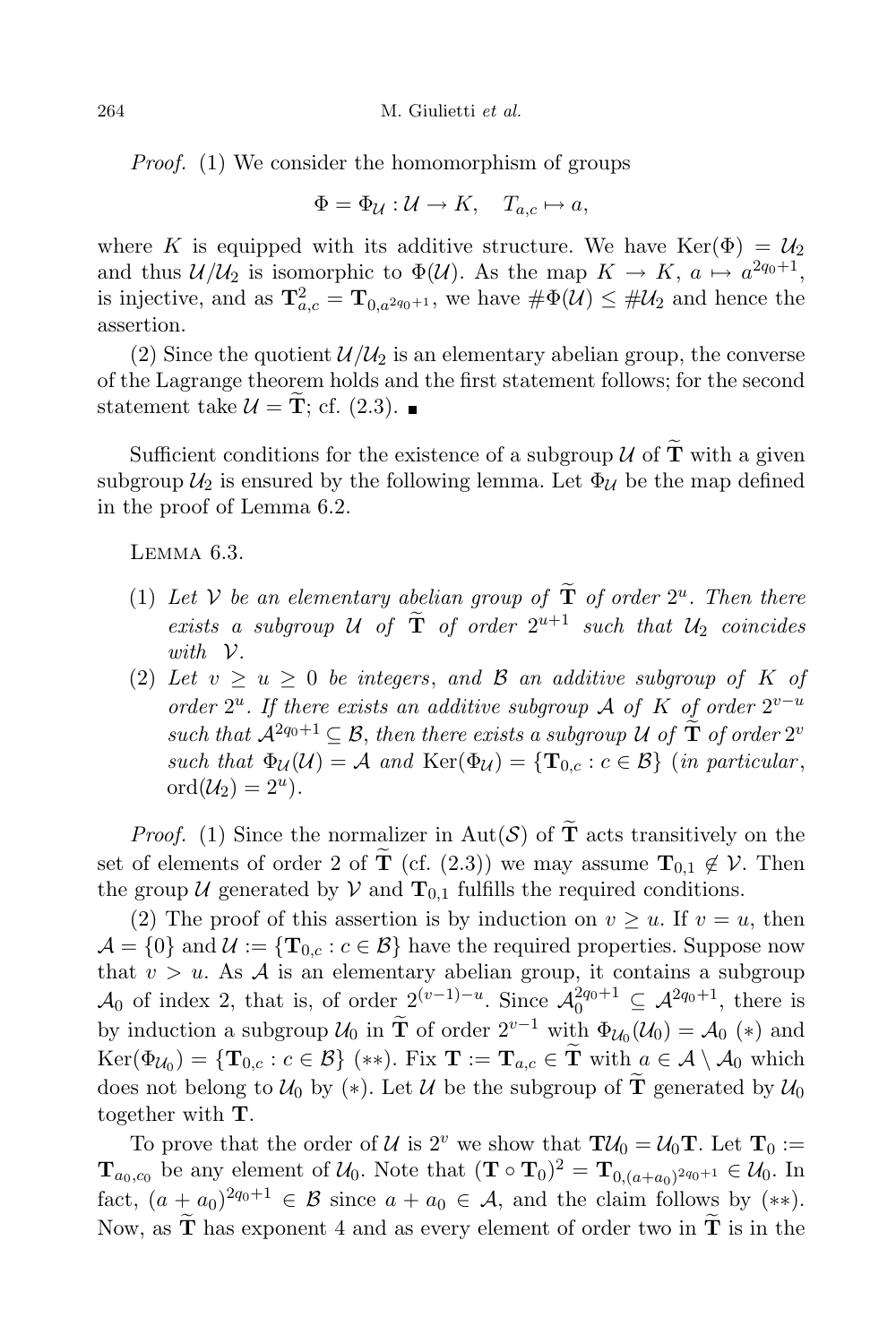center  $Z(\tilde{\mathbf{T}})$  (cf. (2.3)) we have

 $\mathbf{T}\circ\mathbf{T}_0=\mathbf{T}\circ\mathbf{T}_0(\mathbf{T}\circ\mathbf{T}_0^4\circ\mathbf{T}^3)=(\mathbf{T}\circ\mathbf{T}_0)^2\mathbf{T}_0^3\circ\mathbf{T}^3=(\mathbf{T}\circ\mathbf{T}_0)^4\circ\mathbf{T}_0\circ\mathbf{T}\in\mathcal{U}_0\mathbf{T}.$ Finally,  $\Phi_{\mathcal{U}}(\mathbf{T} \circ \mathbf{T}_0) = \Phi_{\mathcal{U}}(\mathbf{T}) + \Phi_{\mathcal{U}}(\mathbf{T}_0) = a + a_0$  implies  $\Phi_{\mathcal{U}}(\mathcal{U}) = \mathcal{A}$  and  $\text{Ker}(\Phi_{\mathcal{U}}) \subseteq \text{Ker}(\Phi_{\mathcal{U}_0})$ , and the result follows.

REMARK 6.4. Lemma 6.3(1) does not hold true for subgroups  $U$  of order  $2^{u+\ell}$  with  $\ell > 1$ , as the following example shows. Fix an element  $e \in K \setminus \mathbb{F}_2$ . The set  $\mathcal{V} = {\mathbf{T}_{0,0}, \mathbf{T}_{0,1}, \mathbf{T}_{0,e}, \mathbf{T}_{0,e+1}}$  is an elementary abelian subgroup of  $\tilde{\mathbf{T}}$  of order  $2^v$  with  $v = 2$ . Assume that there is a subgroup U of **T** of order  $2^4$  such that  $U_2 = V$ . Then there are three pairwise distinct non-zero elements  $a_1, a_2, a_3 \in K$  and three elements  $c_1, c_2, c_3 \in K$  such that  $\mathbf{T}_{a_i,c_i}$   $(i = 1, 2, 3)$  together with  $\mathbf{T}_{0,0}$  form a complete set of representatives of the cosets of  $\mathcal{U}/\mathcal{V}$ . Furthermore,  $\Phi_{\mathcal{U}}(\mathcal{U}) = \{0, a_1, a_2, a_3\}$  and  $a_3 = a_1 + a_2$  (\*). On the other hand, we can assume  $a_1 = 1$ ,  $a_2^{2q_0+1} = e$ ,  $a_3^{2q_0+1} = e + 1$  since  $\mathbf{T}_{a_i,c_i}^2 = T_{0,a_i^{2q_0+1}}$ . Then (\*) implies  $a_3^{2q_0} + a_3 = 0$ , a contradiction.

COROLLARY 6.5. Let  $v \ge u \ge 0$  be integers such that  $v-u \le s$ ,  $u \le 2s+1$ and  $v \leq 2u$ . Then there exists a non-tame quotient curve of S whose genus is given by Theorem 6.1 provided that

(6.1) 
$$
v - u \le \log_2(u+1) \quad or \quad (v-u) | (2s+1).
$$

*Proof.* Suppose at first that both  $v - u \leq 2s + 1$  and  $v - u \leq \log_2(u + 1)$ hold. For any additive subgroup A of K of order  $2^{v-u}$ , the additive subgroup B' of K generated by all elements in  $\mathcal{A}^{2q_0+1}$  has order at most  $2^{2^{v-u}-1}$ . In fact, K can be viewed as a vector space over its subfield  $\mathbb{F}_2$ , and the subspace generated by  $\mathcal{A}^{2q_0+1}$  has dimension at most  $2^{v-u}-1$ . Then there exists an additive subgroup  $\mathcal B$  of  $K$  of order  $2^u$  containing  $\mathcal B'$ , and the claim follows from Lemma  $6.3(2)$ .

Now suppose that  $(v - u) | (2s + 1)$  and  $v \le 2u$ . Then  $\mathbb{F}_{2^{v-u}}$  is a subfield of K. Let  $\beta$  be any additive subgroup of order  $2^u$  containing the additive group  $\mathcal A$  of  $\mathbb{F}_{2^{v-u}}$ . Again Lemma 6.3(2) proves the assertion.

In some cases we are also able to provide a plane model for  $\widetilde{S} = \mathcal{S}/\mathcal{U}$ .

THEOREM 6.6. With the notation above:

(1) Let  $q = \tilde{q}^n$  and U be the elementary abelian subgroup of  $\tilde{\mathbf{T}}$  consisting of all automorphisms  $\mathbf{T}_{0,c}$  with  $c \in \mathbb{F}_{\tilde{a}}$ . Then the curve  $\tilde{S}$  has genus  $\widetilde{q} = q_0(q/\widetilde{q}-1)$ , and a plane model over K of  $\widetilde{S}$  is given by

$$
\sum_{i=0}^{n-1} V^{\tilde{q}^i} = U^{2q_0} (U^q + U).
$$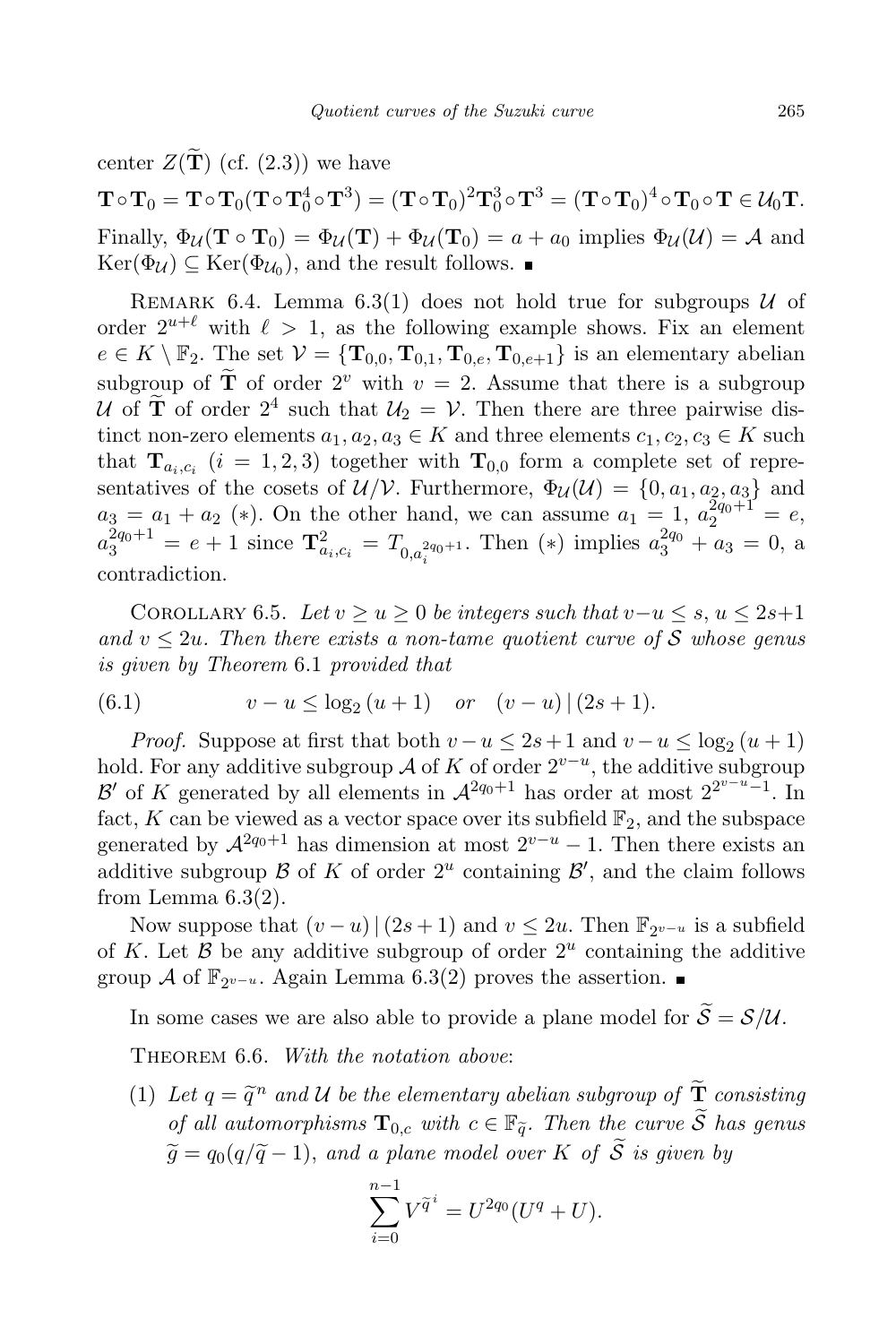#### 266 M. Giulietti et al.

(2) For a cyclic subgroup 
$$
\mathcal U
$$
 of Aut(S) of order 4, the curve S has genus  $\widetilde{g} = \frac{1}{4}q_0(q-2)$ , and a plane model over K of  $\widetilde{S}$  is given by\n
$$
\sum_{i=0}^{2s} V^{2^i} = \sum_{i=0}^{2s} U^{2^i} + \sum_{i=0}^{s} \left( \sum_{j=i}^{s} U^{2^j} \right) U^{2^i} + \sum_{i=s+2}^{2s} \left( \sum_{j=0}^{i-s-2} U^{2^j} \right)^{2q_0} U^{2^i}.
$$

*Proof.* (1) We have  $\mathcal{U} = \mathcal{U}_2$  and the formula for the genus follows from Theorem 6.1. We now consider the morphism  $\phi := (1 : x : z^{\tilde{q}} + z) : \mathcal{S} \to \mathbb{P}^2;$ then  $\overline{S}$  is the non-singular model over K of  $\phi(S)$  since  $\phi^{-1}(\phi(P_{(a,c)}))$  =  ${P_{(a,c+e)} : e \in \mathbb{F}_{\tilde{q}}}.$  To write a plane equation for  $\phi(\mathcal{S})$  we use  $(3.5)$  with  $U := x$  and  $V := z^{\tilde{q}} + z$  taking into account that  $z^q + z = (z^{\tilde{q}} + z) + z$  $(z^{\widetilde{q}}+z)^{\widetilde{q}}+\cdots+(z^{\widetilde{q}}+z)^{\widetilde{q}^{n-1}}.$ 

(2) Since the cyclic subgroups of  $Aut(S)$  of order 4 are pairwise conjugate in Aut(S) (cf. (2.4)), we may assume U to be generated by  $T_{1,0}$ . Here  $\mathcal{U}_2$ has two elements and the formula for  $\tilde{g}$  follows from Theorem 6.1. We now consider the morphism  $\phi := (1 : x^2 + x : x^3 + x + z^2 + z) : \mathcal{S} \to \mathbb{P}^2$ . Then S is the non-singular model over K of  $\phi(S)$  since  $\phi^{-1}(\phi(P_{(a,c)}))$  =  ${\bf T}_{1,0}^i : i = 1, \ldots, 4$ . To write a plane equation for  $\phi(\mathcal{S})$  we notice that

$$
\sum_{i=0}^{2s} (x^3 + x + z^2 + z)^{2^i} = \sum_{i=0}^{2s} (x^3 + x)^{2^i} + z^q + z;
$$

therefore, with  $U := x^2 + x$  and  $V := x^3 + x + z^2 + z$ , by the equalities (3.5),  $x^q + x = \sum_{i=0}^{2s} (x^2 + x)^{2^i}$  and  $x^3 + x = (x^2 + x) + (x^3 + x^2)$ ,

$$
\sum_{i=0}^{2s} V^{2^i} = \sum_{i=0}^{2s} U^{2^i} + \sum_{i=0}^{2s} (x^{2^i} + x^{2q_0}) U^{2^i}.
$$

Now the claimed equation follows from the relations

$$
x^{2^{i}} + x^{2q_{0}} = \begin{cases} \sum_{j=i}^{s} (x^{2} + x)^{2^{j}} & \text{if } i < s + 1, \\ 0 & \text{if } i = s + 1, \\ (\sum_{j=0}^{i-s-2} (x^{2} + x)^{2^{j}})^{2q_{0}} & \text{if } i > s + 1. \end{cases}
$$

Type II. The basic fact here is that, up to conjugacy in  $Aut(\mathcal{S})$ , a subgroup U of Aut(S) of order  $2^v r$   $(v, r > 1, r | (q - 1))$  is contained in TN; moreover, the orders of its elements are known (cf.  $(2.5)$ ).

THEOREM 6.7. For a subgroup U of  $\widetilde{\mathbf{T}}\widetilde{\mathbf{N}}$  of order  $2^v r$  with  $v, r > 1$  and  $r | (q-1)$ , let the subgroup  $\mathcal{U}_2$  of  $\mathcal U$  consist of all elements of order 2. If  $\mathcal{U}_2$ has order  $2^u$ , then

$$
\widetilde{g}=\frac{q_0}{2^{v-u}r}\bigg(\frac{q}{2^u}-1\bigg);
$$

in particular,  $u \leq 2s + 1$ ,  $v - u \leq s$  and r divides  $q/2^u - 1$ .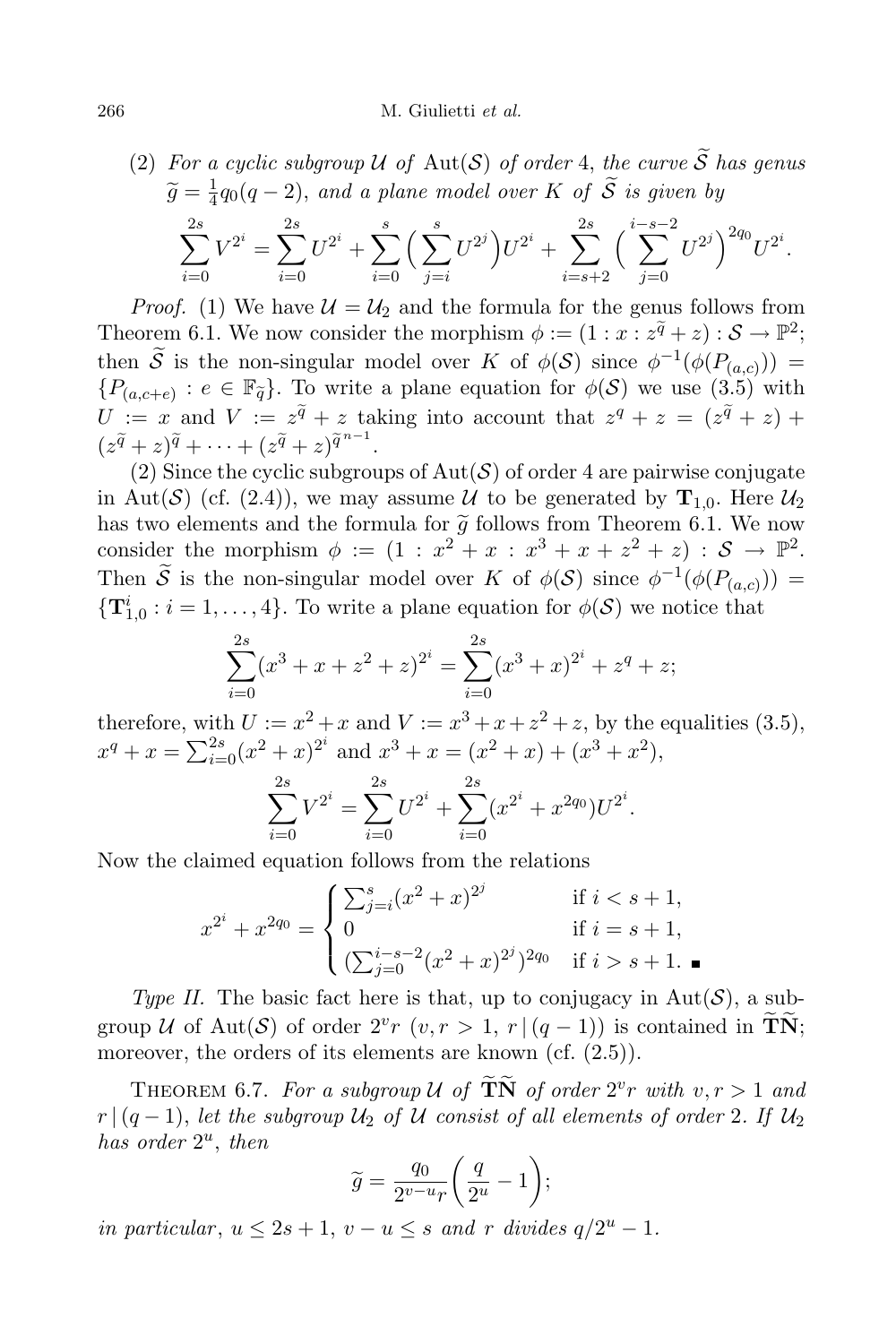Proof. The Riemann–Hurwitz genus formula states

$$
2q_0(q-1) - 2 = 2^v r(2\tilde{g} - 2) + \deg(R),
$$

where R is the ramification divisor of the natural morphism  $S \to S$ . We have to look at the points  $P \in \mathcal{S}$  for which there exists  $\mathbf{T} \in \mathcal{U}$  with  $\mathbf{T}(P) = P$ , and compute  $i_{\mathbf{T},P} = v_P(\mathbf{T}^*(\ell) - \ell), \ell$  being a local parameter at P; by (4.2) the only possible fixed point of  $\mathcal U$  is  $A_4$ . By the computation in the proof of Theorem 6.1,

$$
deg(R) = (2q_0 + 2)(2^u - 1) + 2(2^v - 2^u) + \sum i_{\mathbf{T}, A_4},
$$

where the summation is extended over all the automorphisms  $\mathbf{T} \in \mathcal{U} \setminus \widetilde{\mathbf{T}}$ such that  $\mathbf{T}(A_4) = A_4$ ; from (4.2) we obtain  $i_{\mathbf{T},A_4} = 2$  and the formula for  $\tilde{q}$  follows. The numerical conditions follow from the fact that  $\tilde{g}$  is a non-negative integer.

COROLLARY 6.8. Let  $u, v, r > 1$  be integers such that  $v \geq u \geq 0$ ,  $u \leq 2s + 1$ ,  $v - u \leq s$  and r is a divisor of  $q - 1$  and  $q/2^u - 1$ . Then there is a non-tame quotient curve of  $S$  whose genus is given by Theorem 6.7 provided that (6.1) holds true.

*Proof.* This follows from 6.3(2) and the structure of  $\overline{TN}$ .

Type III. The basic fact here is that each subgroup of  $Aut(\mathcal{S})$  of order  $2r$ ,  $r > 1$  and  $r/(q-1)$ , is conjugate to a subgroup of the dihedral subgroup  $N_{\text{Aut}(\mathcal{S})}(\mathbf{N})$ ; cf. (2.6). We show the following.

THEOREM 6.9. Let U be a subgroup of  $\text{Aut}(\mathcal{S})$  of order  $2r$  with  $r > 1$ a divisor of  $q-1$ . Then the quotient curve  $\widetilde{S} = \mathcal{S}/\mathcal{U}$  has genus

$$
\widetilde{g} = \frac{q_0}{2} \bigg( \frac{q-1}{r} - 1 \bigg),
$$

and a plane model over K of  $\widetilde{S}$  is given by

$$
f(V) = \sum (-1)^{i+j} \frac{(i+j-1)!}{i!j!} U^i V^{rj} (1 + V^{q_0}),
$$

where the summation is extended over all pairs  $(i, j)$  of non-negative integers with  $i + 2j = (q - 1)/r$ , and  $f(t)$  is the polynomial defined in (4.1).

*Proof.* The genus: The subgroup  $N_{\text{Aut}(\mathcal{S})}(\mathbf{N})$  is a dihedral group of order  $2(q-1)$  which comprises  $\tilde{\mathbf{N}}$  together with a coset consisting entirely of elements of order 2. Hence  $\mathcal U$  has  $r-1$  non-trivial elements of odd order and each of the remaining r elements in  $U$  has order 2. Thus, by (4.2), the degree of the ramification divisor of the natural morphism  $S \to S$  is  $(2q_0+2)r+2(r-1)$  and the result follows from the Riemann–Hurwitz genus formula.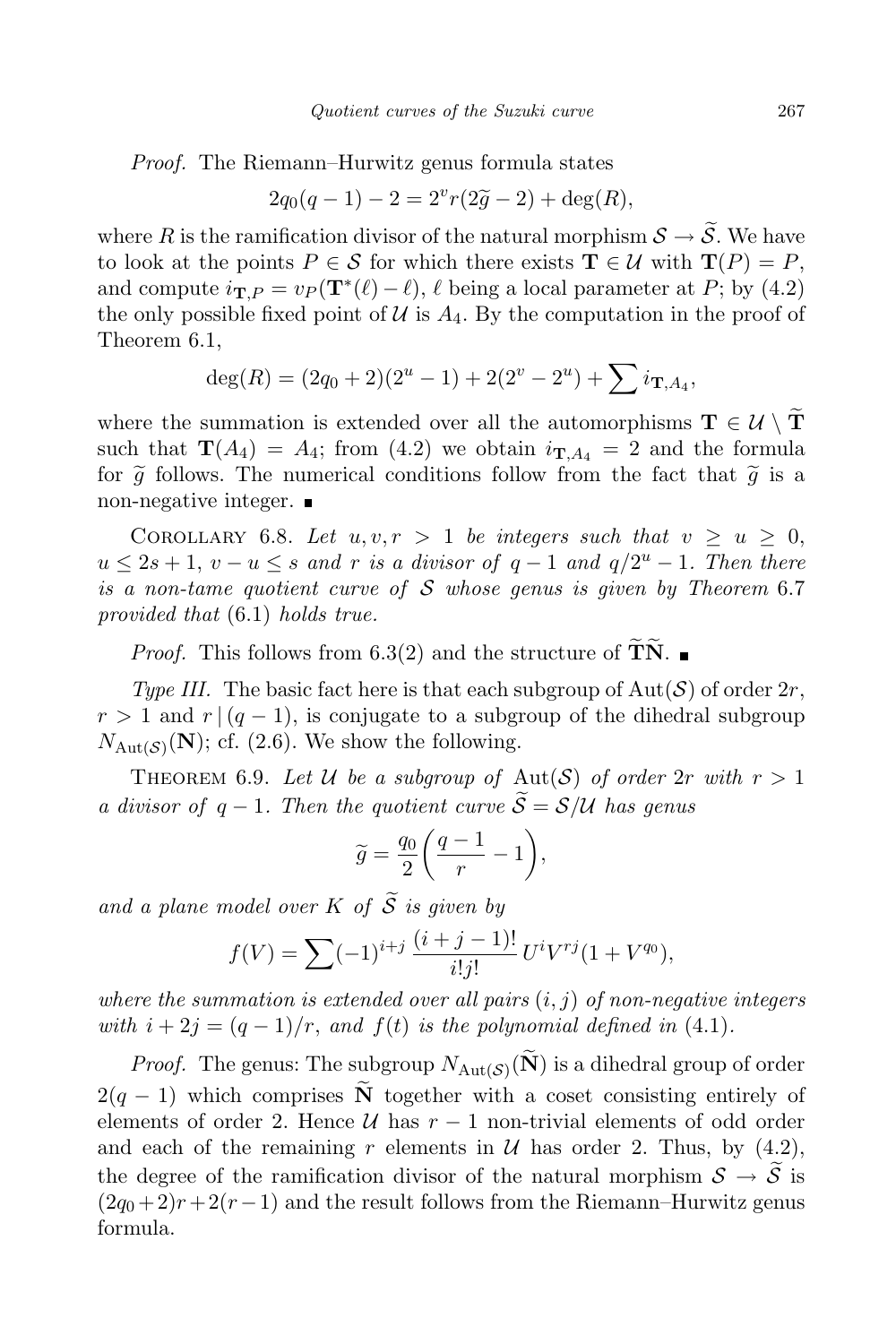A plane model: Let  $\psi := \widetilde{\phi} \circ \phi : \mathcal{S} \to \mathbb{P}^2$ , where  $\phi$  is the morphism defined in Section 4 and  $\widetilde{\phi}$  is the morphism on  $\phi(\mathcal{S})$  defined by  $(X:1:Z) \mapsto$  $(1 : XZ : X^r + Z^r)$ . We claim that  $S$  is the non-singular model over K of  $\psi(\mathcal{S})$ . Since  $\phi$  is birational (see Lemma 4.5), to prove this claim it is enough to check that  $\#\phi^{-1}(\phi(P)) = 2r$  for a (generic) point  $P = (a:1:c)$  $\in \phi(\mathcal{C})$ . We have  $(a\tau^{-i}: 1: c\tau^{i}), (c\tau^{i}: 1: a\tau^{-i}) \in \phi^{-1}(\phi(P))$   $(i = 1, ..., r),$ where  $\tau$  is an element of order  $r \text{ in } K^*$ . On the other hand, let  $P' =$  $(\tilde{a}: 1 : \tilde{c})$  be such that  $\phi(P') = \phi(P)$ . Then  $\tilde{a}^r$  and  $\tilde{c}^r$  are the roots of  $W^2 + (a^r + c^r)W + a^r c^r = 0$  and hence the claim is proved.

To find an equation of  $\psi(\mathcal{S})$  we start from the equation defining  $\phi(\mathcal{S})$  in Lemma 4.5:

$$
f(\widetilde{X}\widetilde{Y}) = (1 + (\widetilde{X}\widetilde{Y})^{q_0})((\widetilde{X}^r)^{(q-1)/r} + (\widetilde{Y}^r)^{(q-1)/r}).
$$

Thus we need a formula relating the form  $A^m + B^m$  to polynomials of type  $A + B$  and  $A^{i}B^{i}$ . We can do that by means of Waring's formula in two indeterminates over a finite field [22, Thm. 1.76]:

(6.2) 
$$
A^{m} + B^{m} = \sum (-1)^{i+j} \frac{(i+j-1)!m}{i!j!} (A+B)^{i} (AB)^{j},
$$

where the summation is extended over all pairs  $(i, j)$  of non-negative integers for which  $i + 2j = m$ . Now the result follows by taking  $m = (q - 1)/r \equiv 1$ (mod 2),  $U := \widetilde{X}^r + \widetilde{Y}^r$  and  $V := \widetilde{X}\widetilde{Y}$ .

Type IV. We use the fact that each subgroup of  $\text{Aut}(\mathcal{S})$  of order  $2r$  with  $r > 1$  and  $r \mid (q \pm 2q_0 + 1)$  is conjugate under Aut(S) to a subgroup of the dihedral subgroup of Aut(S) which comprises the Singer subgroups  $S_{+1}$ together with a coset consisting entirely of non-trivial elements of order 2; cf. (2.7).

THEOREM 6.10. Let  $r > 1$  be an integer and U a subgroup of  $\text{Aut}(\mathcal{S})$ of order 2r.

(1) If r is a divisor of  $q + 2q_0 + 1$ , the quotient curve  $\widetilde{S} = \mathcal{S}/\mathcal{U}$  has genus

$$
\widetilde{g} = \frac{q_0 - 1}{2} \left( \frac{q + 2q_0 + 1}{r} - 1 \right).
$$

Furthermore, a plane model over  $\mathbb{F}_{q^4}$  of  $\widetilde{\mathcal{S}}$  is given by

$$
\widetilde{f}(V) = \sum (-1)^{i+j} \frac{(i+j-1)!}{i!j!} U^i V^{rj},
$$

where the summation is extended over all pairs  $(i, j)$  of non-negative integers with  $i + 2j = (q + 2q_0 + 1)/r$ , and  $\tilde{f}(t)$  is the polynomial defined in  $(5.1)$ .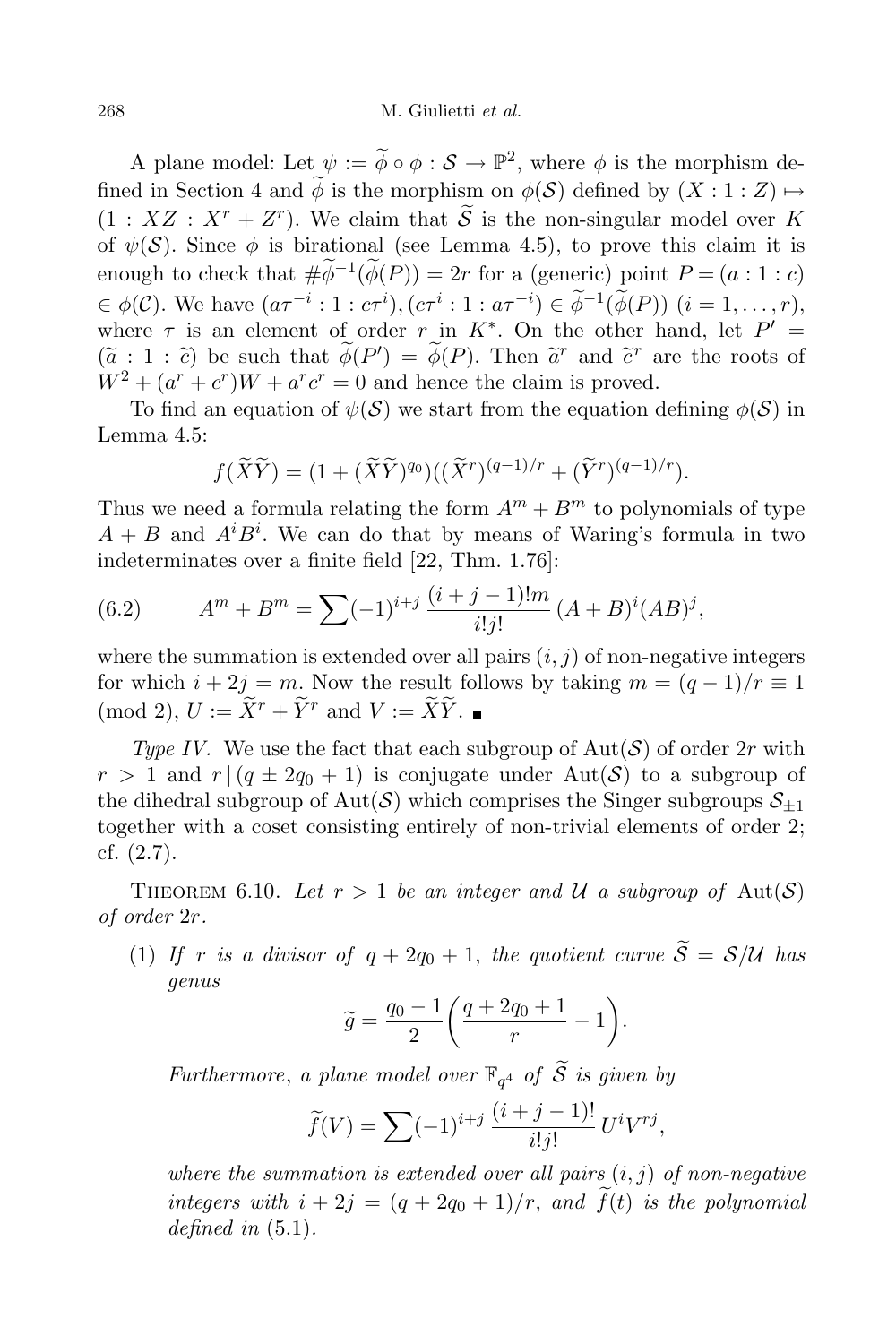(2) If r is a divisor of  $q-2q_0+1$ , the quotient curve  $\widetilde{S} = \mathcal{S}/\mathcal{U}$  has genus

$$
\widetilde{g} = \frac{q_0 + 1}{2} \left( \frac{q - 2q_0 + 1}{r} - 1 \right).
$$

Furthermore, a plane model over  $\mathbb{F}_{q^4}$  of  $\widetilde{S}$  is given by

$$
bf(V) = \sum (-1)^{i+j} \frac{(i+j-1)!}{i!j!} U^i V^{rj} (V^{q_0-1} + V^{2q_0-1}),
$$

where the summation is extended over all pairs  $(i, j)$  of non-negative integers with  $i + 2j = (q - 2q_0 + 1)/r$ ,  $f(t)$  defined in (4.1), and b as in Theorem  $5.1(2)$ .

*Proof.* The genus: The subgroup  $\mathcal U$  has  $r-1$  non-trivial elements of odd order and r of even order; thus the degree of the ramification divisor is  $(2q_0 + 2)r + \widetilde{R}$  (cf. proof of Theorem 6.1). By (4.2), in case (1) we obtain  $\widetilde{R} = 0$  and in case (2),  $\widetilde{R} = 4(r - 1)$ . Now the result follows from the Riemann–Hurwitz genus formula.

A plane model: To find the equations stated above we argue as in the proof of Theorem 6.9. For case (1), the corresponding morphism  $\phi$  is taken to be the one defined in Section 5; we use the plane model of  $S$  in Lemma 5.5 written as

$$
\widetilde{f}(\widetilde{X}\widetilde{Y}) = (\widetilde{X}^r)^{(q+2q_0+1)/r} + (\widetilde{Y}^r)^{(q+2q_0+1)/r}.
$$

Then we get the claimed equation from (6.2) with  $m = (q + 2q_0 + 1)/r \equiv 1$ (mod 2),  $U := \tilde{X}^r + \tilde{Y}^r$  and  $V := \tilde{X}\tilde{Y}$ . For the case (2) we use the plane model of S stated in Lemma 5.7.  $\blacksquare$ 

Type V. We use the fact that any subgroup of  $Aut(\mathcal{S})$  of order  $4r$ with  $r > 1$  and  $r \mid (q \pm 2q_0 + 1)$  is conjugate in Aut(S) to a subgroup of  $N_{\text{Aut}(\mathcal{S})}(\mathcal{S}_{\pm 1})$  (which has order  $4(q \pm 2q_0 + 1)$ ).

THEOREM 6.11. Let U be a subgroup of Aut(S) of order  $4r$  with  $r > 1$ a divisor of  $q \pm 2q_0 + 1$ . Then the genus  $\widetilde{g}$  of the quotient curve  $\widetilde{S} = S/U$  is given by

$$
\widetilde{g} = \begin{cases} \frac{q_0 - 1}{4} \left( \frac{q + 2q_0 + 1}{r} - 1 \right) & \text{for } r \mid (q + 2q_0 + 1), \\ \frac{q_0 + 1}{4} \left( \frac{q - 2q_0 + 1}{r} - 1 \right) & \text{for } r \mid (q - 2q_0 + 1). \end{cases}
$$

*Proof.* The subgroup U comprises r elements of odd order together with the same number of elements of order 2 and  $2r$  elements of order 4. By  $(4.2)$ the degree of the ramification divisor of the natural map  $S \to \tilde{S}$  is  $(2q_0+2)r+$  $(2r)2+\tilde{R}$ , where  $\tilde{R}=0$  if  $r \mid (q+2q_0+1)$  and  $\tilde{R}=4(r-1)$  if  $r \mid (q-2q_0+1)$ . Now the assertion follows by the Riemann–Hurwitz genus formula.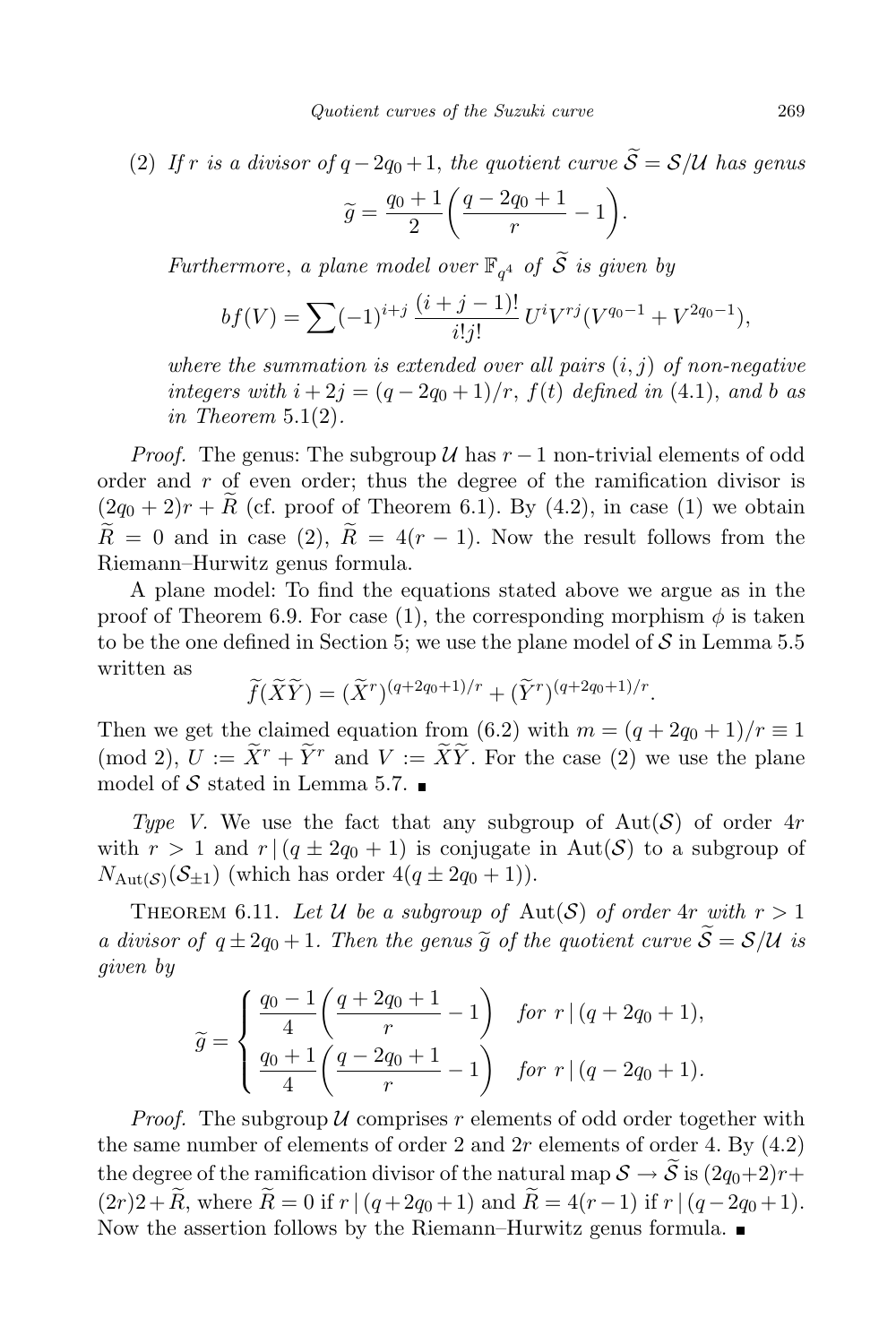Type VI. Let  $q_0 = 2^s$ . Set  $\tilde{q} := 2^{2\tilde{s}+1}$  with  $\tilde{s}$  a divisor of s such that  $2\tilde{s}+1$  divides  $2s+1$ . This is an arithmetical (necessary) condition in order that Aut(S) contains a subgroup U isomorphic to  $\mathcal{S}z(\tilde{q})$ .

THEOREM 6.12. With the notation above, the genus of  $\widetilde{S} = S/U$  is given by  $220\times 10^{-2}$ 

$$
\widetilde{g} = \frac{q_0(q-1) - 1 + (\widetilde{q}^2 + 1)\widetilde{q}^2(\widetilde{q} - 1) + \Delta}{(\widetilde{q}^2 + 1)\widetilde{q}^2(\widetilde{q} - 1)},
$$

where

$$
\Delta := (\tilde{q}^2 + 1)[(2q_0 + 2)(\tilde{q} - 1) + 2\tilde{q}(\tilde{q} - 1)] + \tilde{q}^2(\tilde{q}^2 + 1)(\tilde{q} - 2) + \tilde{q}^2(\tilde{q} + 2\tilde{q}_0 + 1)(\tilde{q} - 1)(\tilde{q} - 2\tilde{q}_0).
$$

*Proof.* It is straightforward to see that  $\mathcal{U}$  has  $(\overline{q}^2 + 1)(\overline{q} - 1)$  elements of order 2, and  $(\overline{q}^2 + 1)(\overline{q}^2 - \overline{q})$  elements of order 4. Furthermore,  $\mathcal{U}$  has 1  $\frac{1}{2}\overline{q}^2(\overline{q}^2+1)$  subgroups of order  $\overline{q}-1$ . Also,  $\mathcal{U}$  has  $\frac{1}{4}\overline{q}^2(\overline{q}+2\overline{q}_0+1)(\overline{q}-1)$ subgroups of order  $\overline{q} - 2\overline{q}_0 + 1$ . Finally, U has  $\frac{1}{4}\overline{q}^2(\overline{q} - 2\overline{q}_0 + 1)(q-1)$  subgroups of order  $\overline{q} + 2\overline{q}_0 + 1$ . Thus by (4.2) the degree of the ramification divisor of  $\mathcal{S} \rightarrow \widetilde{\mathcal{S}}$  equals

$$
\begin{aligned} (\overline{q}^2 + 1)[(2q_0 + 2)(\overline{q} - 1) + 2\overline{q}(\overline{q} - 1)] + \overline{q}^2(\overline{q}^2 + 1)(\overline{q} - 2) \\ &+ \overline{q}^2(\overline{q} + 2\overline{q}_0 + 1)(\overline{q} - 1)(\overline{q} - 2\overline{q}_0), \end{aligned}
$$

whence the assertion follows by the Riemann–Hurwitz genus formula.  $\blacksquare$ 

7. On curves with many rational points. Let  $N_q(g)$  be the maximum number of K-rational points that a curve over K of genus  $q > 0$  can have. Our references for this section are [8] and [9].

The study of the function  $N_q(g)$  is strongly motivated by applications, as already mentioned in the introduction; in particular, good Goppa geometric codes have been constructed from the Suzuki curve by Matthews [24]. In general, no closed formula for  $N_q(g)$  is known. The study of  $N_q(g)$  viewed as a function of g was initiated by Serre [29]. He was able to compute  $N_q(1)$ and  $N_q(2)$ .

For any non-negative integer  $q$ ,

(7.1) 
$$
a_q(g) \le N_q(g) \le b_q(g) \le q + 2g\sqrt{q} + 1,
$$

where  $a_q(g)$  is the number of K-rational points of a specific curve over K of genus g, and  $b_q(g)$  is a theoretical upper bound. One often takes  $b_q(g)$  as the smallest of three numbers: Serre's bound, Ihara's bound (cf. [9, p. 1]), and the one obtained via Explicit Formulas (see e.g. [31, V.3.4]).

We shall investigate the left hand side inequality in (7.1) with  $q = 2q_0^2$ , and the genus  $g = \tilde{g}$  of a quotient curve  $\tilde{S}$  of the Suzuki curve S. Note that by (3.1),  $\#\widetilde{\mathcal{S}}(K) = q + 2q_0\widetilde{g} + 1 \geq \lfloor b/\sqrt{2} \rfloor$ ; thus we might expect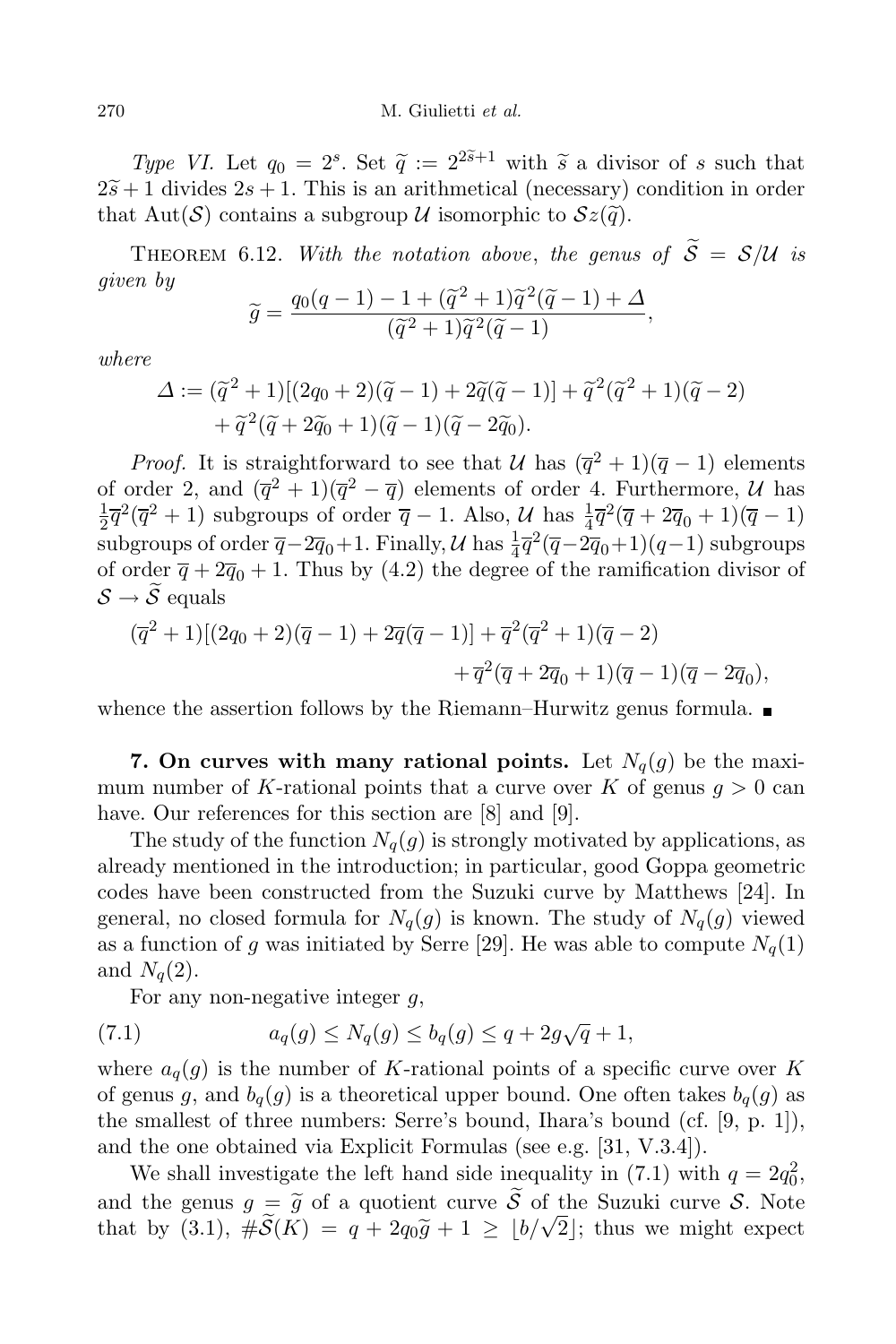"many" K-rational points on the curve  $\tilde{\mathcal{S}}$  (this is the case when  $q \leq 128$ ) and  $\tilde{q} \leq 50$  according to [9, Sect. 1]). We only consider the cases  $q_0 = 2$ ,  $q_0 = 4, q_0 = 8, \tilde{g} \le 50$  so that we can compare the number of rational points of the curves studied in this paper with the entries of van der Geer and van der Vlugt tables [9]; we remark that the tables are updated periodically.

1.  $q_0 = 2$ . Here  $\#\widetilde{\mathcal{S}}(K) = 9 + 4\widetilde{q}$ . We have the following data:

| Reference                                              |    | Cor. 6.5 Thm. 4.1 Cor. 6.5 Cor. 6.5 Cor. 6.5 |    |           |    |
|--------------------------------------------------------|----|----------------------------------------------|----|-----------|----|
|                                                        |    |                                              |    |           | 14 |
|                                                        | 14 | 18                                           | 24 | $33 - 35$ | 65 |
| $N_8(\widetilde{g})$<br>$\#\widetilde{\mathcal{S}}(K)$ | 13 |                                              | 21 | 33        | 65 |

The curve of genus 2 almost attains  $N_8(2)$ ; it is given by

$$
V^2 + V = \frac{(1+U)^4 U^7}{f(U)^2},
$$

where  $f(U) = U^3 + U^2 + 1$  (Remark 4.7). It would be interesting to find an explicit equation of a plane model of a curve realizing  $N_8(2)$ . However, this appears to be out of reach. The cases  $\tilde{g} = 6, 14$  were already noticed by Stichtenoth [30, p. 205].

**2.**  $q_0 = 4$ . Here  $\#\widetilde{\mathcal{S}}(K) = 33 + 8\widetilde{q}$ . We have the following data:

| $\tilde{g}$    | $N_{32}(\widetilde{q})$ | $\#\mathcal{S}(K)$ |
|----------------|-------------------------|--------------------|
| 1              | 44                      | 41                 |
| $\overline{2}$ | 53                      | 49                 |
| 3              | 64                      | 57                 |
| 4              | $71 - 75$               | 65                 |
| 5              | 83–86                   | 73                 |
| 6              | 86–97                   | 81                 |
| 10             | .                       | 113                |
| 12             | 129–163                 | 129                |
| 14             | 146–185                 | 145                |
| 24             | $\cdots$                | 225                |
| 28             | $257 - 298$             | 257                |
| 30             | 273–313                 | 273                |
|                |                         |                    |

We have  $113 \leq N_{32}(10) \leq 143$ , where the upper bound is obtained from Serre's bound. The equation of  $\widetilde{S}$  is given by

$$
bf(V) = (U^5 + U^3V^5 + UV^{10})(V^3 + V^7),
$$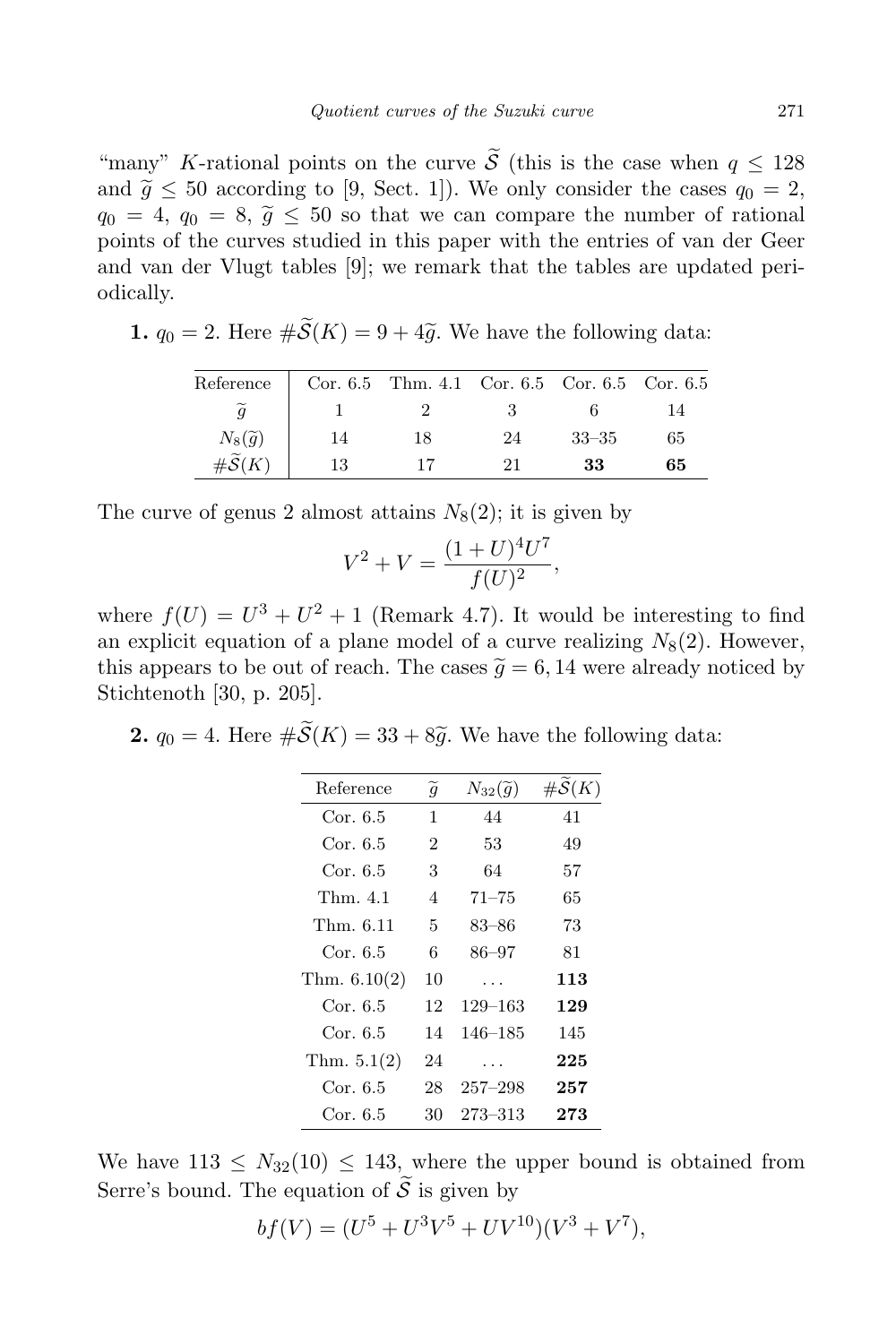where  $b = \lambda^4 + \lambda^3 + \lambda^{-4} + \lambda^{-3}$  with  $\lambda \in \mathbb{F}_{32^4}$  of order 25, and  $f(V) =$  $1 + V^2(1 + V) + V^9(1 + V)^2$ . The cases  $\tilde{g} = 12$ ,  $\tilde{g} = 28$  and  $\tilde{g} = 30$  were already noticed by van der Geer and van der Vlugt [11] via fiber products of certain Artin–Schreier curves. We do not know if such curves are isomorphic to the corresponding quotient curves  $\widetilde{S}$  here. The curve of genus  $\widetilde{q} = 14$ almost attains  $N_{32}(14)$ . We have  $225 \le N_{32}(24) \le 245$ , where the upper bound is obtained from Ihara's bound; a plane model of  $\tilde{S}$  is given by

$$
bV^5 f(U) = (U^3 + U^7)(U^{25} + V^{10}),
$$

where b and  $f(U)$  are as above.

**3.**  $q_0 = 8$ . Here  $\#\widetilde{\mathcal{S}}(K) = 129 + 16\widetilde{q}$ . We have the following data:

| $\tilde{g}$    | $N_{128}(\widetilde{g})$ | $\#\mathcal{S}(K)$ |
|----------------|--------------------------|--------------------|
| 1              | 150                      | 145                |
| $\overline{2}$ | 172                      | 161                |
| 3              | 192                      | 177                |
| 4              | $215 - 217$              | 193                |
| 6              | 243–261                  | 225                |
| 7              | $258 - 283$              | 241                |
| 8              | $257 - 305$              | 257                |
| 12             | $321 - 393$              | 321                |
| 14             | 353–437                  | 353                |
| 24             | $513 - 657$              | $_{\bf 513}$       |
| 28             | $577 - 745$              | 577                |
| 30             | 609-789                  | 609                |
| 36             |                          | 705                |
| 49             |                          | 913                |
|                |                          |                    |

For  $\tilde{q} = 8$ , the existence of a curve with 257 K-rational points was pointed out by Wirtz [34]. We find that  $\widetilde{S}$  is hyperelliptic and it is defined by (cf. Remark 4.7)

$$
V^2 + V = \frac{(1+U)^{16}U^{127}}{f(U)^2},
$$

where  $f(U) = 1 + U^8(1 + U) + U^{25}(1 + U)^2 + U^{59}(1 + U)^4$ . We do not know whether  $\widetilde{S}$  is isomorphic to Wirtz's curve. For  $\widetilde{g} = 12, 14, 24, 28, 30,$ the existence problem was solved affirmatively by van der Geer and van der Vlugt [11], [10]. Again, it is still unknown to us whether such curves are isomorphic to the corresponding  $\widetilde{\mathcal{S}}$ . Furthermore, 705  $\leq N_{128}(36) \leq 921$ ; here the upper bound follows from Serre's bound. A plane equation for  $\widetilde{S}$  is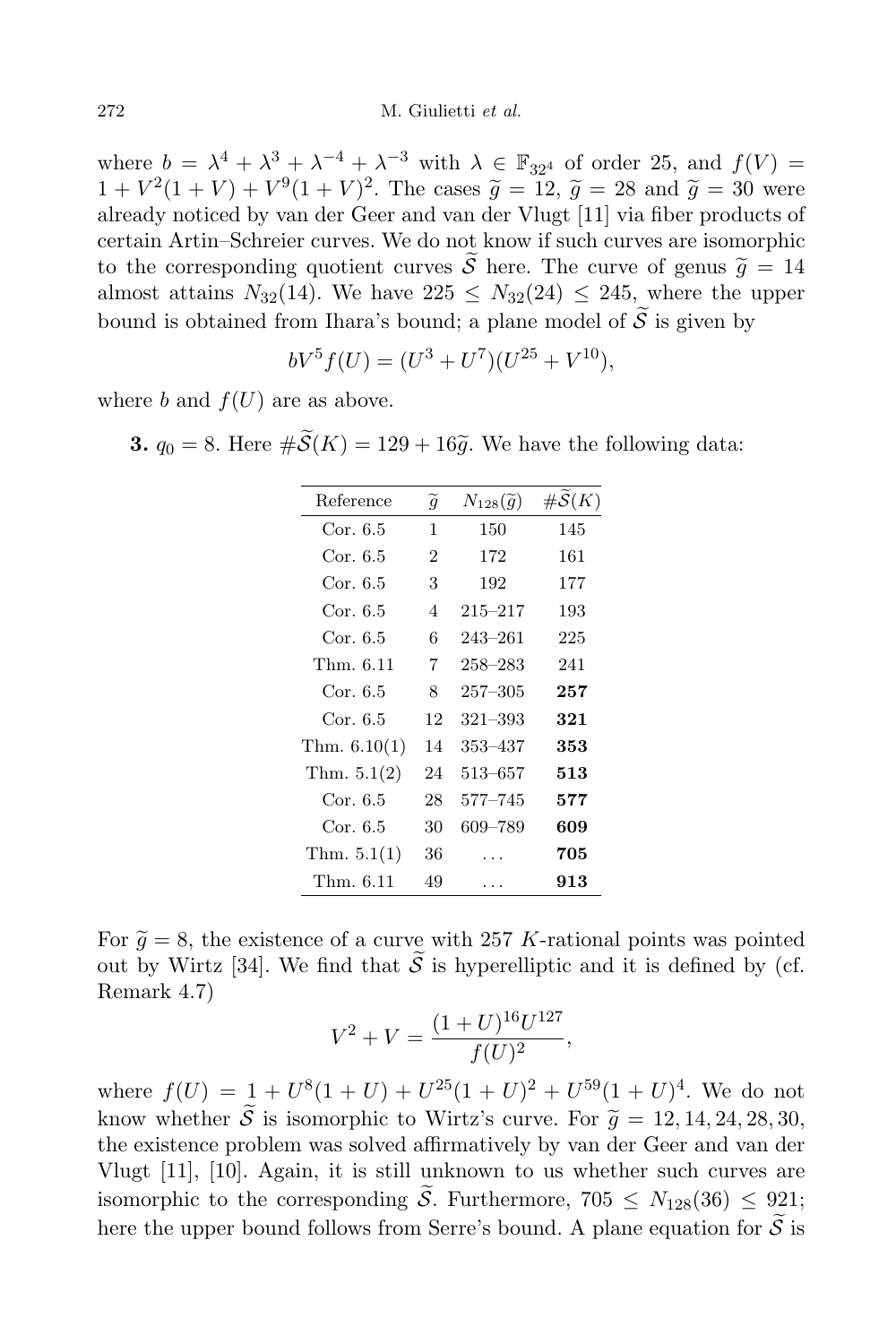given by

$$
V^5\widetilde{f}(U) = U^{145} + V^{10},
$$

where  $f(U) = 1 + U^8(1+U) + U^{16}(1+U)^{10} + U^{32}(1+U)^{28} + U^{64}$ . Finally,  $913 \leq N_{128}(49) \leq 1207$  where, again, the upper bound follows from Serre's bound. Unfortunately in this case we do not have an explicit plane model for  $\widetilde{\mathcal{S}}$ .

Acknowledgements. M. Giulietti and G. Korchmáros were supported by the Italian Ministry MIUR, project Strutture Geometriche, Combinatoria e loro applicazioni, PRIN 2001-2002, and by GNSAGA. The work of F. Torres was supported by the "Secretaria de Estado de Educación y Universidades del Ministerio de Educación, Cultura y Deportes de España" (SB2000-0225), CNPq-Brazil (306676/03-6) and PRONEX (66.2408/96-9).

### References

- [1] Y. Aubry and M. Perret, Divisibility of zeta functions of curves in a covering, Arch. Math. (Basel) 82 (2004), 205–213.
- [2] E. Çakçak and F. Özbudak, Subfields of the function field of the Deligne–Lusztig curve of Ree type, Acta Arith. 115 (2004), 133–180.
- [3] A. Cossidente, G. Korchmáros and F. Torres, On curves covered by the Hermitian curve, J. Algebra 216 (1999), 56–76.
- $[4] \quad -,-, \quad -, \quad Curves \ of \ large \ genus \ covered \ by \ the \ Hermitian \ curve, \ Comm. \ Algebra$ 28 (2000), 4707–4728.
- [5] P. Deligne and G. Lusztig, Representations of reductive groups over finite fields, Ann. of Math. 103 (1976), 103–161.
- [6] R. Fuhrmann and F. Torres, On Weierstrass points and optimal curves, Rend. Circ. Mat. Palermo. Suppl. 51 (1998), 25–46.
- [7] A. Garcia, H. Stichtenoth and C. P. Xing, On subfields of the Hermitian function field, Compos. Math. 120 (2000), 137–170.
- [8] G. van der Geer, Error-correcting codes and curves over finite fields, in: Mathematics Unlimited–2001 and Beyond, B. Engquist and W. Schmid (eds.), Springer, 2001, 1115–1138.
- [9] G. van der Geer and M. van der Vlugt, Tables of curves with many points, February 29, 2004; http://www.wins.uva.nl/ $\degree$ geer.
- $[10] \quad , \quad -$ , Quadratic forms, generalized Hamming weights of codes and curves with many points, J. Number Theory 59 (1996), 20–36.
- $[11] \quad -,-$ , Curves over finite fields of characteristic 2 with many rational points, C. R. Acad. Sci. Paris Sér. I 317 (1993), 593-597.
- [12] V. D. Goppa, Geometry and Codes, Math. Appl. 24, Kluwer, Dordrecht, 1988.
- [13] D. Gorenstein, Finite Groups, Chelsea, New York, 1980.
- [14] J. P. Hansen, Deligne–Lusztig varieties and group codes, in: Lecture Notes in Math. 1518, Springer, 1992, 63–81.
- [15] J. P. Hansen and J. P. Pedersen, Automorphism groups of Ree type, Deligne–Lusztig curves and function fields, J. Reine Angew. Math. 440 (1993), 99–109.
- [16] J. P. Hansen and H. Stichtenoth, Group codes on certain algebraic curves with many rational points, Appl. Algebra Engrg. Comm. Comput. 1 (1990), 67–77.